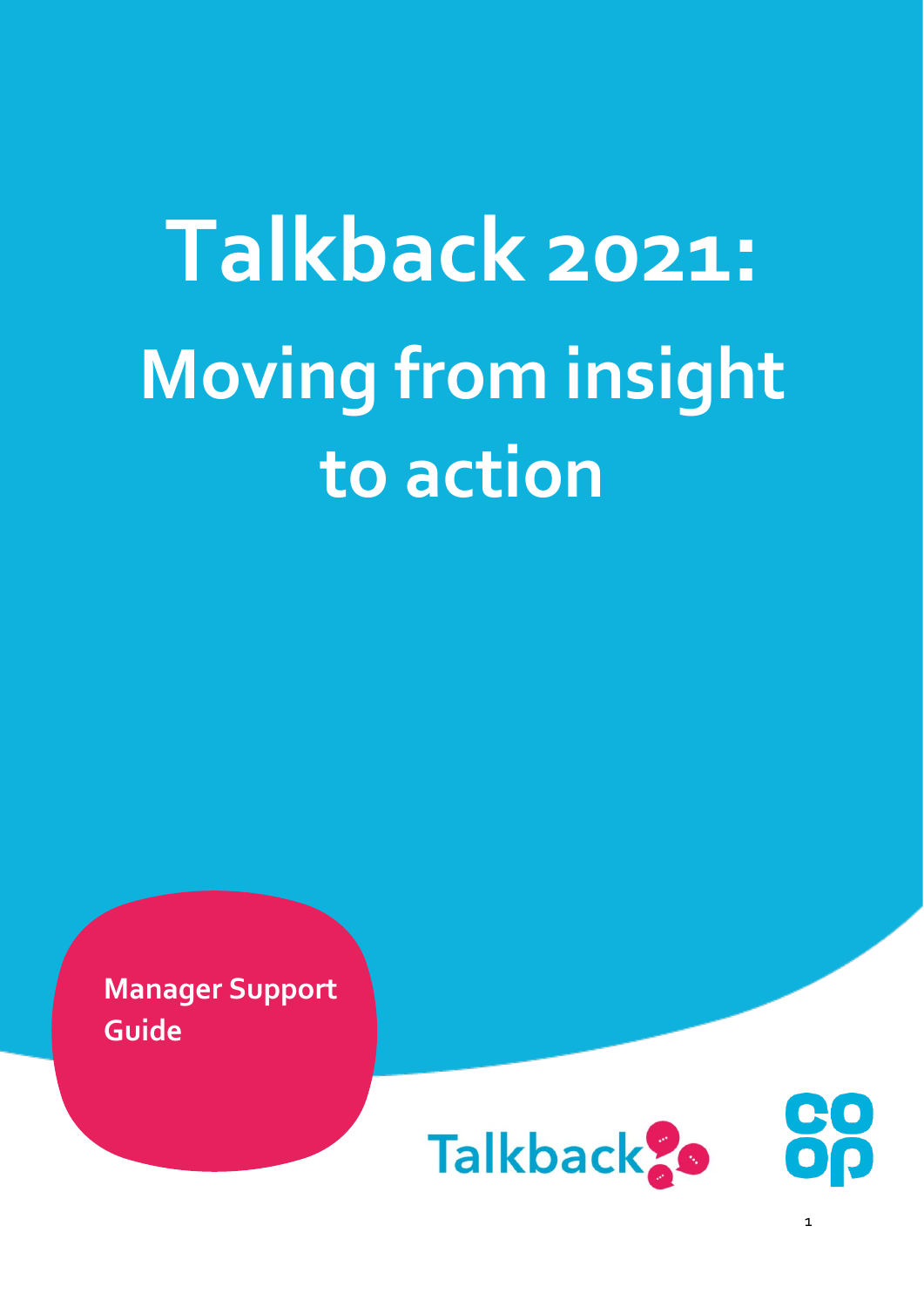# **Contents:**

## **How to… page no**

| Interpret your report                                    | 4  |
|----------------------------------------------------------|----|
| Engage your team with the results                        | 6  |
| Prioritise your areas of focus and create an action plan | 9  |
| <b>Build feedback into your goals</b>                    | 10 |
| <b>Respond to FAQs</b>                                   | 12 |
| Deal with difficult results                              | 14 |
| Coach and support other leaders around their results     | 15 |
| Respond if you have no report                            | 18 |
| Access your report                                       | 20 |
| <b>Access further resources</b>                          | 22 |
| Understand key metrics within your report                | 23 |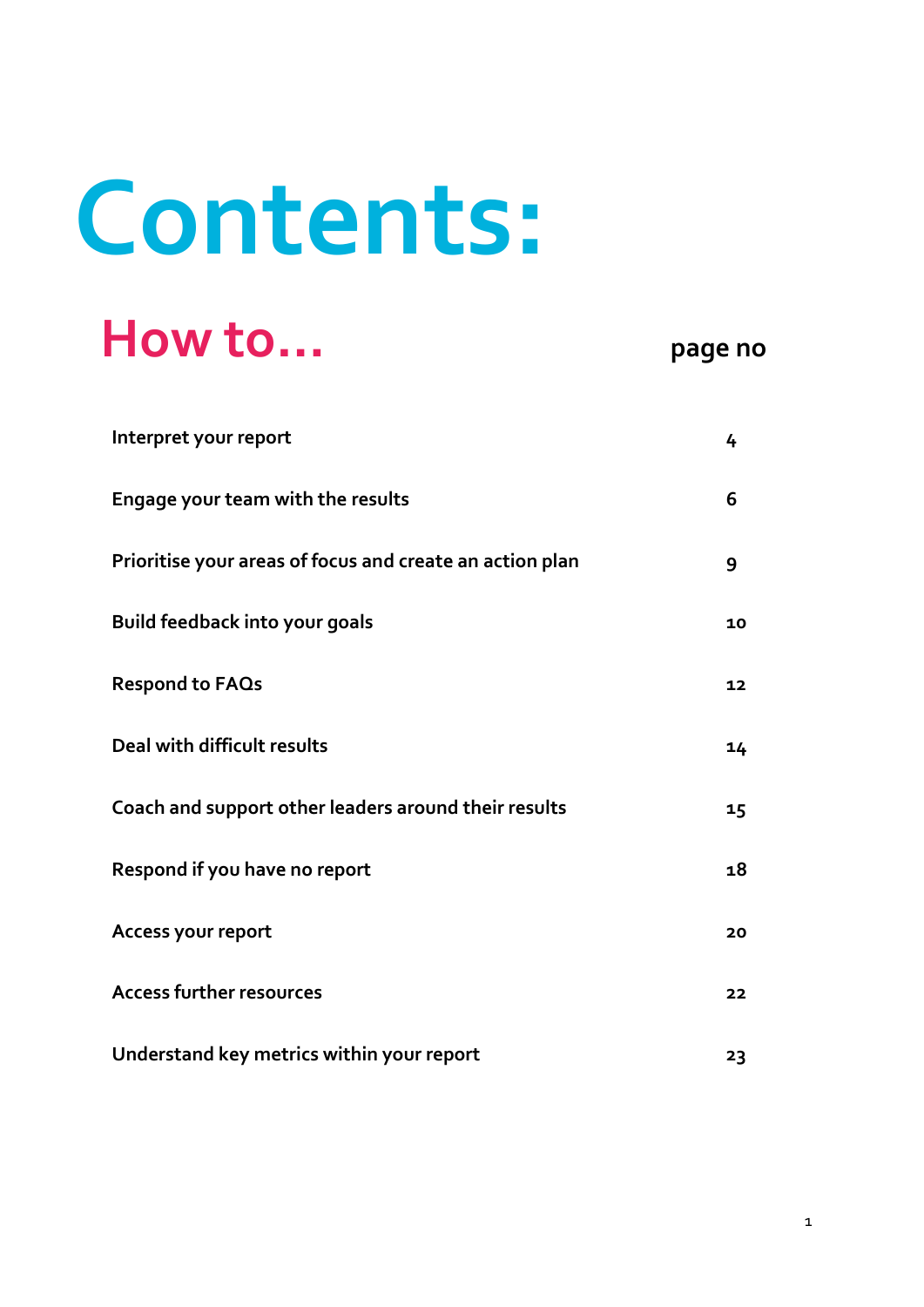## **Background and context:**

Talkback is our annual survey that gives all colleagues an opportunity to tell us what it's like working here at Co-op. It covers important topics like leadership, wellbeing, working environment and our vision.

We want to make Co-op the best place to work, and open and honest feedback from colleagues to help us understand their experiences is key to us getting this right and enabling us to create the right environment for all colleagues to contribute to our success, and to improve as leaders.

Using feedback to drive improvements

also provide detailed reports on important topics like Diversity and Wellbeing so specialist teams can build it into their activities. We can only focus our plans in the right areas if we understand what we are doing well and what we can do better. Each year the Talkback team spend time sharing the results with Steve and the rest of the Exec team, to make sure colleague feedback is at the heart of our plans. We

2021 has brought a lot of challenges as the pandemic continues, and in response we've maintained a focus on colleague wellbeing, and given colleagues the opportunity to provide even more feedback on the environment they work in at Coop, including hybrid working where applicable, to provide us with actionable information we can use to better support colleagues.

The most important thing is that we listen and respond to what we're hearing from our people, all leaders have a role to play in this. This guide has been designed to help you have greater impact on engagement in your team by supporting you in having positive conversations and driving change following this year's Talkback survey.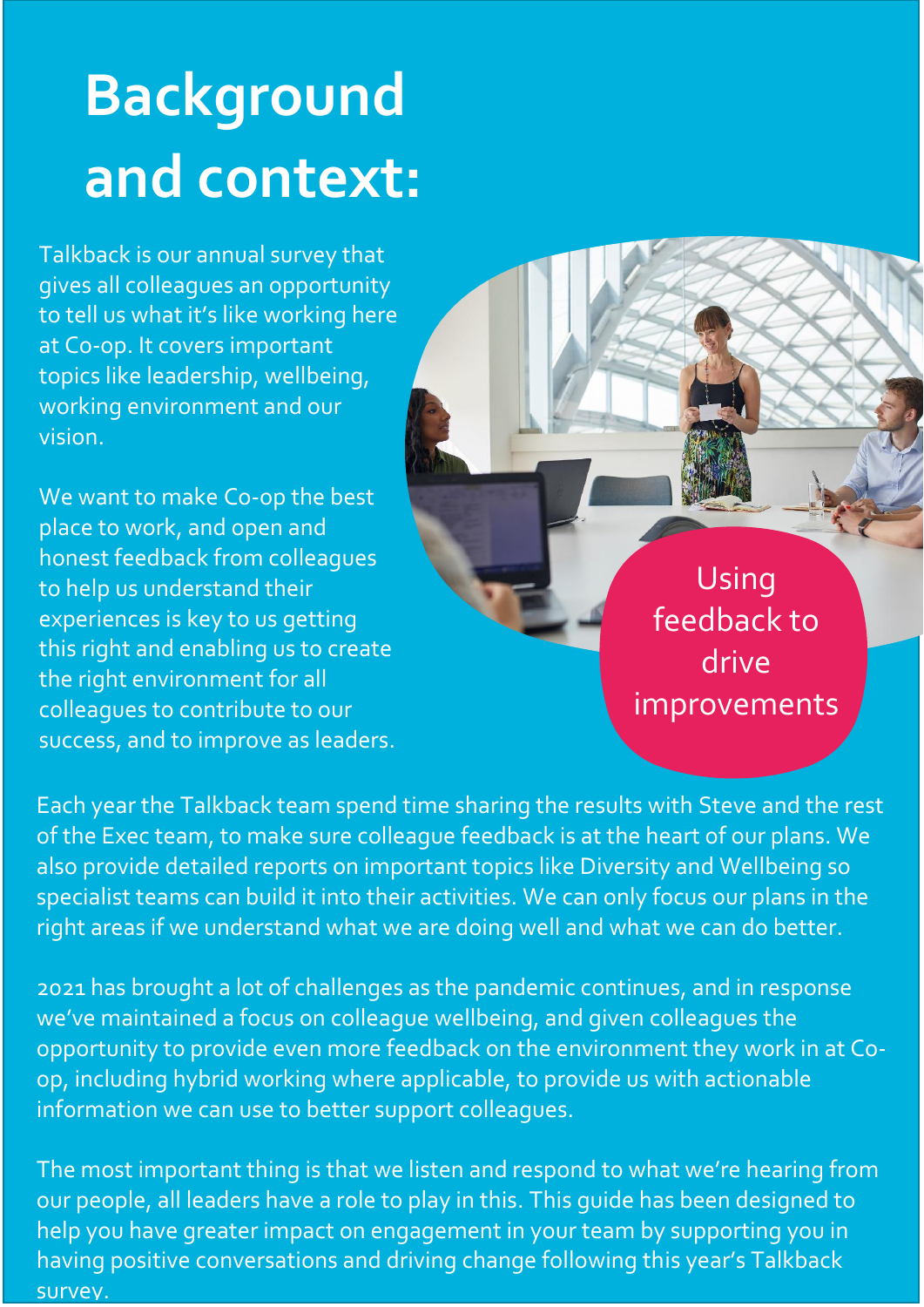## **Getting ready to take action:**

The report is designed in a workbook style to guide you through the insight and offer questions and prompts to help you understand colleagues' experiences of working in your team. The insight will help you to focus on the positives and the areas to celebrate and reinforce with your team, and also any areas to work on to improve the experience your team have at work every day.

There are a few simple steps you can take to maximise the value of Talkback:

| Understand     | • explore the results and key themes emerging                       |
|----------------|---------------------------------------------------------------------|
| <b>Share</b>   | • engage others with the results                                    |
| Prioritise     | . pick 2-3 things to focus on                                       |
| Plan           | • outline what / when / who / how                                   |
| Act            | • put your plan into action and let people know what's<br>happening |
| <b>Sustain</b> | • check in on progress and regularly share updates                  |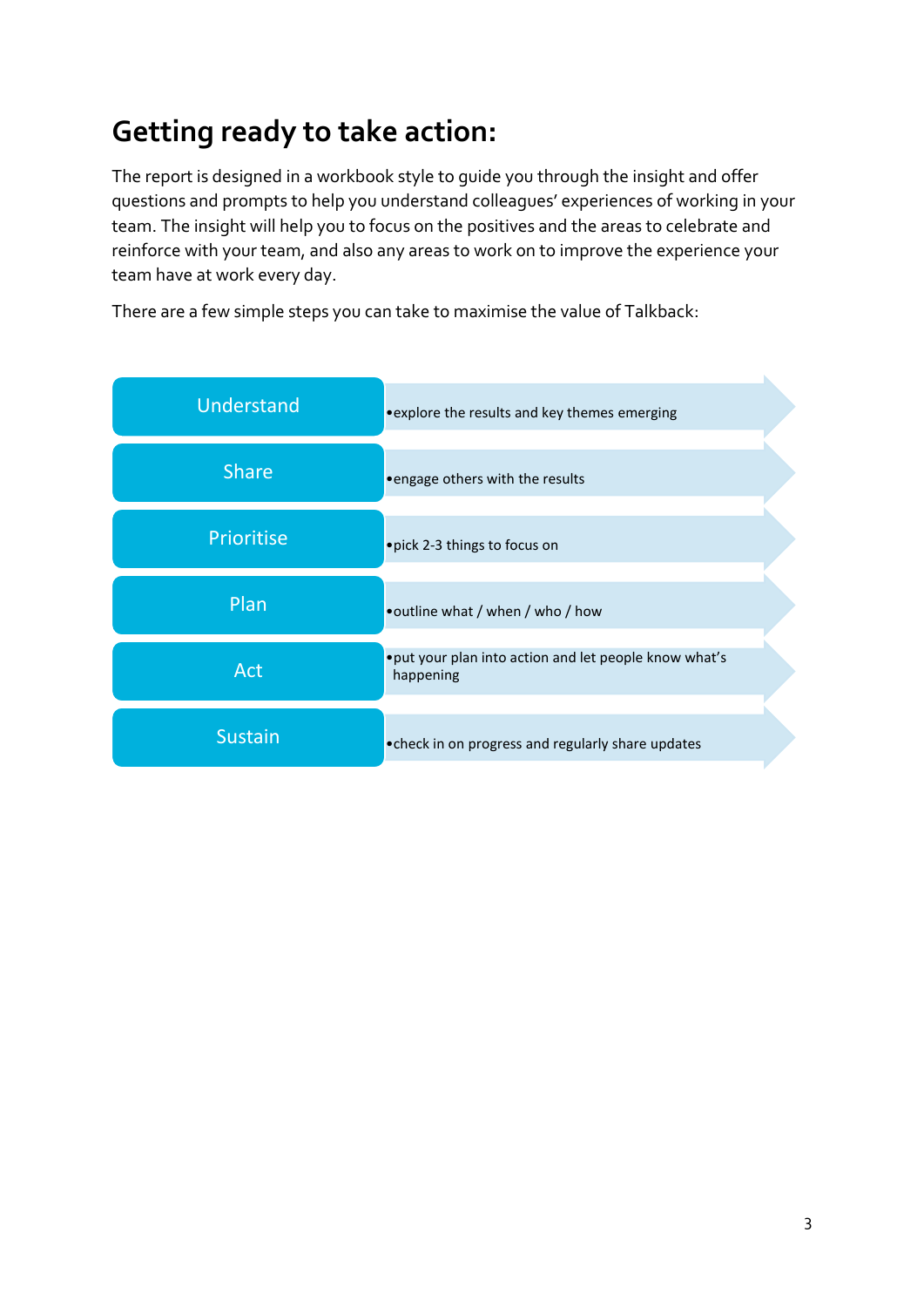

## **Take a step back:**

Before getting into the detail, take some time to reflect and consider what might have been happening around the time of the survey that can offer some context for the data, for example:



Also try not to take any feedback too personally – this about developing yourself as a leader and creating a working environment that allows everyone to be at their best at work.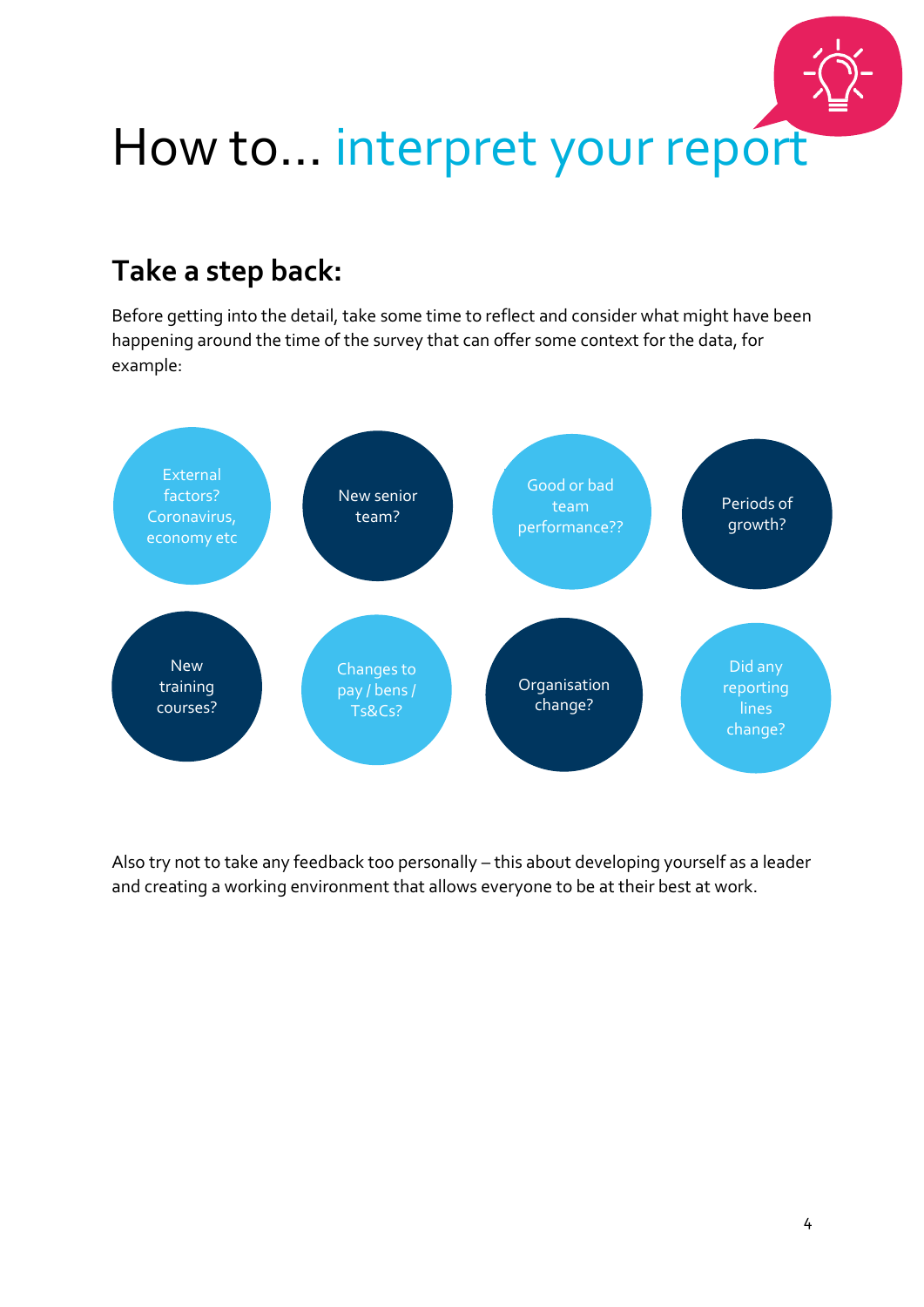### **Top tips when exploring your data:**



**Understand** the issues and what has caused them fully before jumping into action – otherwise you may focus on the wrong things.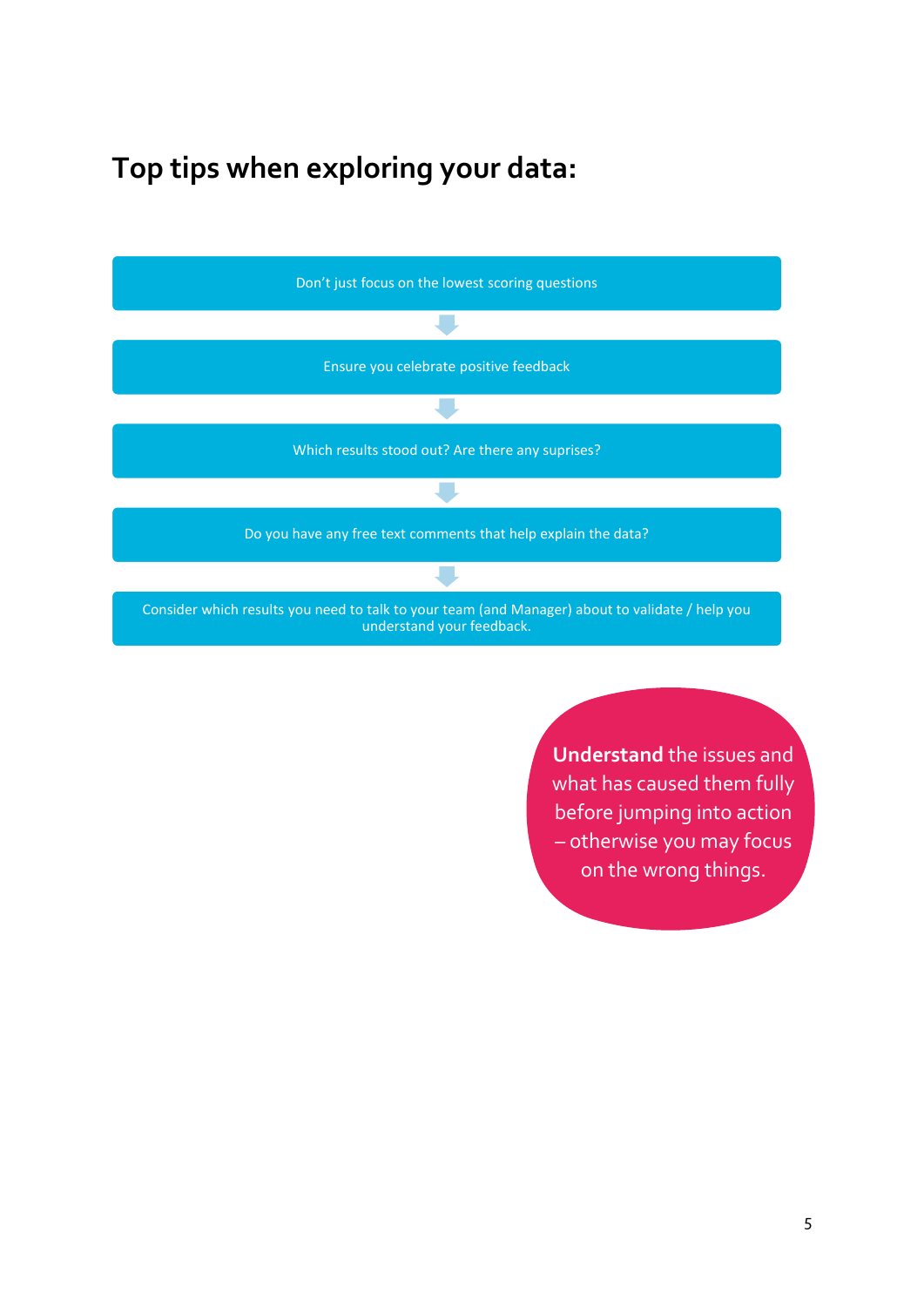

## How to… engage your team with your results

### **Sharing your results:**

It's important to have an open and honest conversation about your results, the changes you are looking to make and the progress you are making as a result. Your team members have chosen to share their views – now we want to learn and act on what they said. Being able to understand the root causes means your actions will be focused on the correct things.

The purpose of engaging colleagues around Talkback outputs is:

- o to share your commitment to listen and respond
- o to help you understand your results better
- o to celebrate where things are working well
- o to brainstorm any ideas for action where changes are needed
- o to gain their buy in & commitments for change

Once you've had an opportunity to go through your report, reflect on your results and consider how you will involve your team.

If you and your team are working remotely you can get everyone together on a Teams meeting, and if you are at meeting face to face continue to be mindful of holding Covid safe discussions with your team.

#### **Tips for colleagues working at their usual location:**

• Consider how much space you have available to safely get your team together to discuss the results. If the natural spread of shifts colleagues are working mean you can only discuss in smaller groups anyway, you might not need to spread out discussions any further, but ensure you have small enough groups that you can ensure 2m spacing in the space you're meeting in.

#### **Tips for colleagues working remotely:**

- Make the session as interactive as possible. If on Teams you could use the Whiteboard to have a virtual post it notes session with your team, and use the raise a hand and chat functions to encourage whole group discussion.
- If using Zoom, you can still use the chat and raise a hand function, in addition to breakout rooms and polling features which may be useful, especially if you have a pretty large team. You can also use MIRO for a whiteboarding/post it session.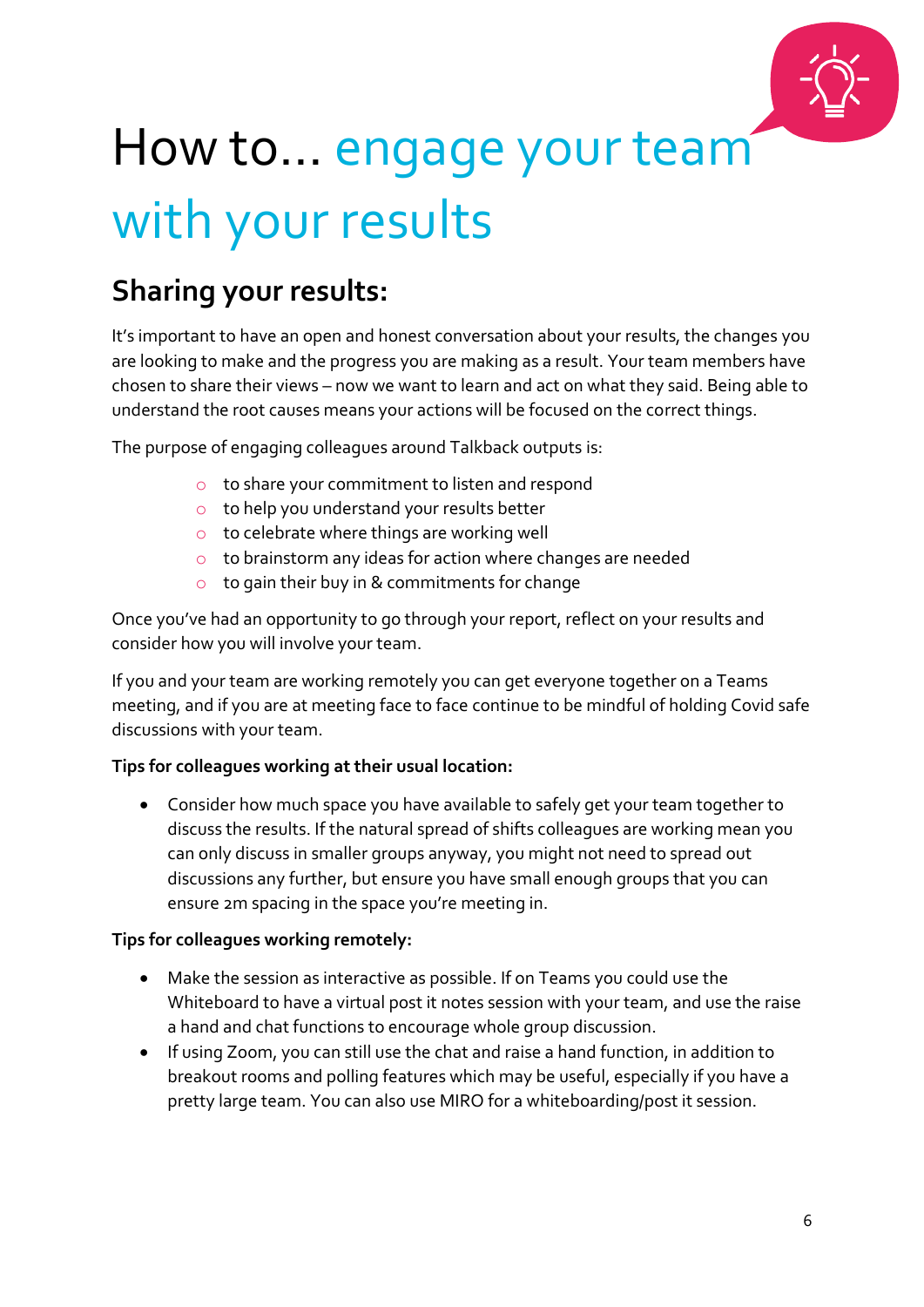No matter where you'll host your session, try to take into account people's individual preferences – if you have colleagues who like to take time to reflect before giving their opinions, then consider sharing the results before the meeting to give them time. If you have colleagues who are naturally more vocal, think about how you'll create opportunities for everyone to have their say if they want to.

Colleagues were asked in the survey how confident they were that their feedback would be listened to and acted upon –use this to have a discussion with your team about how Talkback as a listening tool can benefit them and be used to drive positive change.

Before discussing the results with your team, we recommend you discuss them with your own manager to help inform your personal development plan. They will be able to coach and support you accordingly.

> **Share** and engage with people at every level – peers, leaders and colleagues, to inform and involve them in the changes you are looking to create.

### **Structuring a Listening Session:**

Set aside at least 1 hour for the meeting, long enough to have a good conversation. Think about the right environment for the conversation to take place – if you have a large team consider if the group could be split into sub-teams for discussion.

Make sure you have prepared and are familiar with your results.



#### **Set the scene:**

- o **Explain the purpose and intent of the session** to understand more, hear their ideas and involve them in making things better
- o **Thank them** for taking part in the survey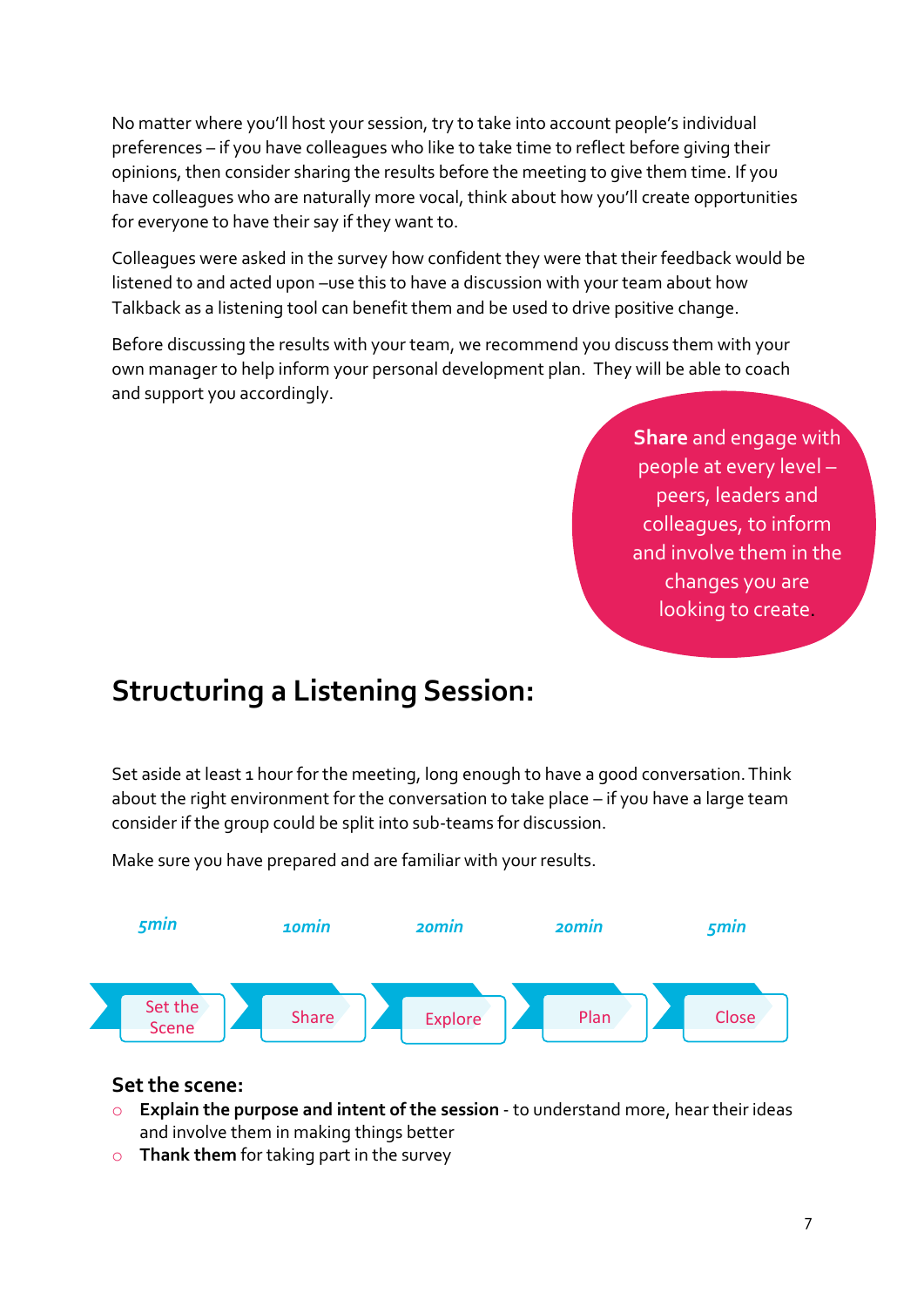- o **Remind them that Talkback is anonymous** so you don't know how individuals responded
- o **Set the tone**
	- encourage honesty and participation
	- Give assurances of no negative consequences
- o Emphasise the need for being **solution focussed** and everyone's role in driving change

#### **Share:**

- o **Present a summary of your Talkback Results** sharing the facts rather than your own personal thoughts and conclusions
- o **Encourage an open discussion** to kick off ask if there's any surprises? Things to celebrate? Concerns? Possible root causes?

#### **Explore:**

- o **Ask** them what they think the strengths and hotspots are and listen to the answers
- o Which are the areas we need to take a **deep dive** into?
- o **Questions** such as 'Can you explain more' or 'Give me more detail'
- o Ask them to identify **any barriers** for change

#### **Plan:**

- o **Share** ideas around the hotspot / deep dive areas
- o Try to agree no more than **3 things to action** to keep it realistic
- o **Mix** quick wins with longer term strategies
- o **Discuss the proposed actions**, consider how feasible they are, encourage constructive challenge, test ideas and prompt discussion
- o Think about actions in terms of **who / what / when / how**

#### **Close:**

- o **Summarise** what you think you have heard to check your understanding
- o **Clarify** what to expect next action plans and approach for communication
- o **Fill in the editable template** provided with the agreed commitments
- o Agree a **date to review**
- o **Thank everyone** for participation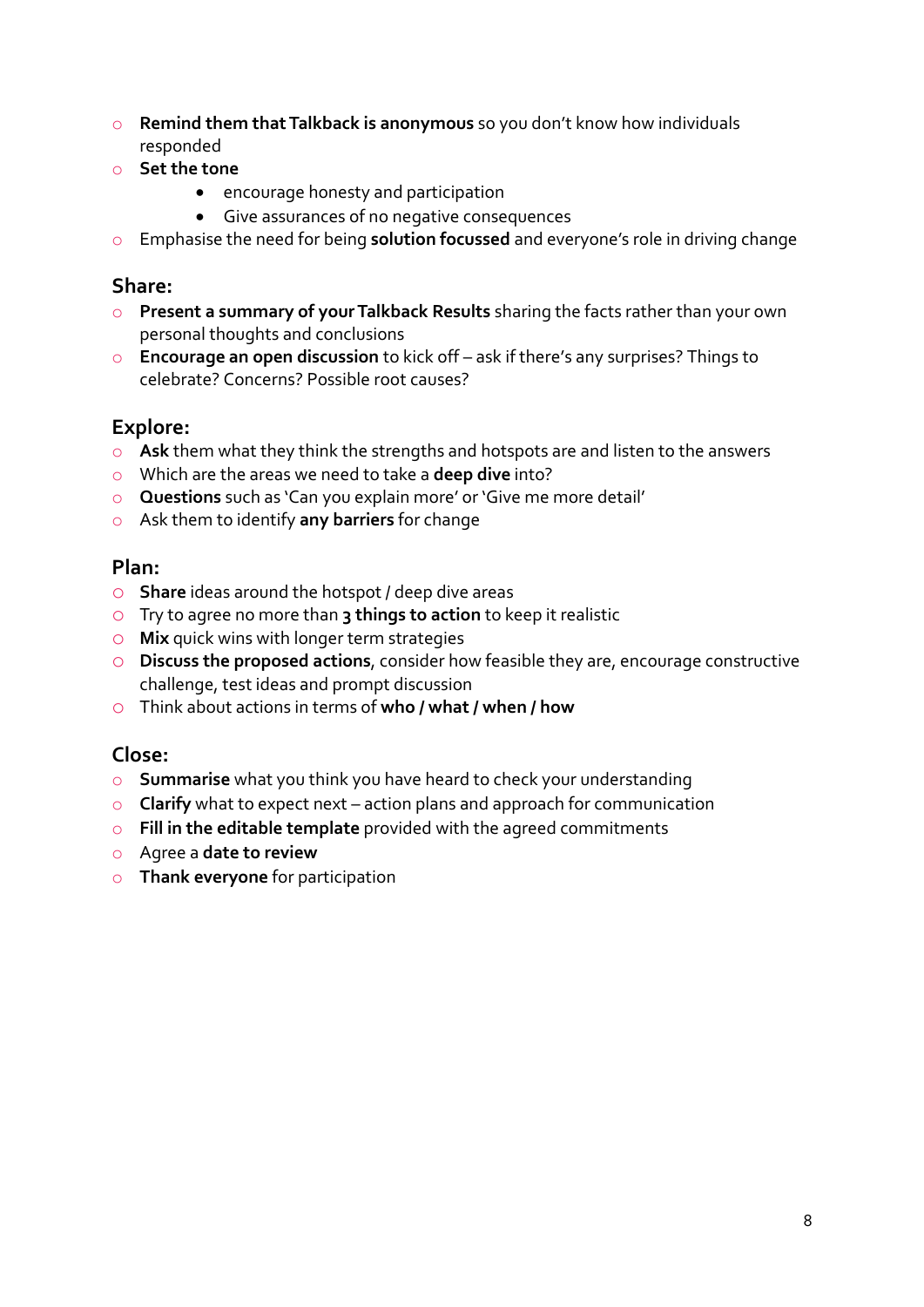### **Helpful questioning techniques for your session:**



## **Prioritising actions:**

Once you have a list of actions, use the model below to help prioritise them. Think about the impact an action will have by considering the number of people affected and how lasting the effect is, against how difficult it is to implement.



Aligning actions with existing activities is more efficient and will mean your plan is more realistic.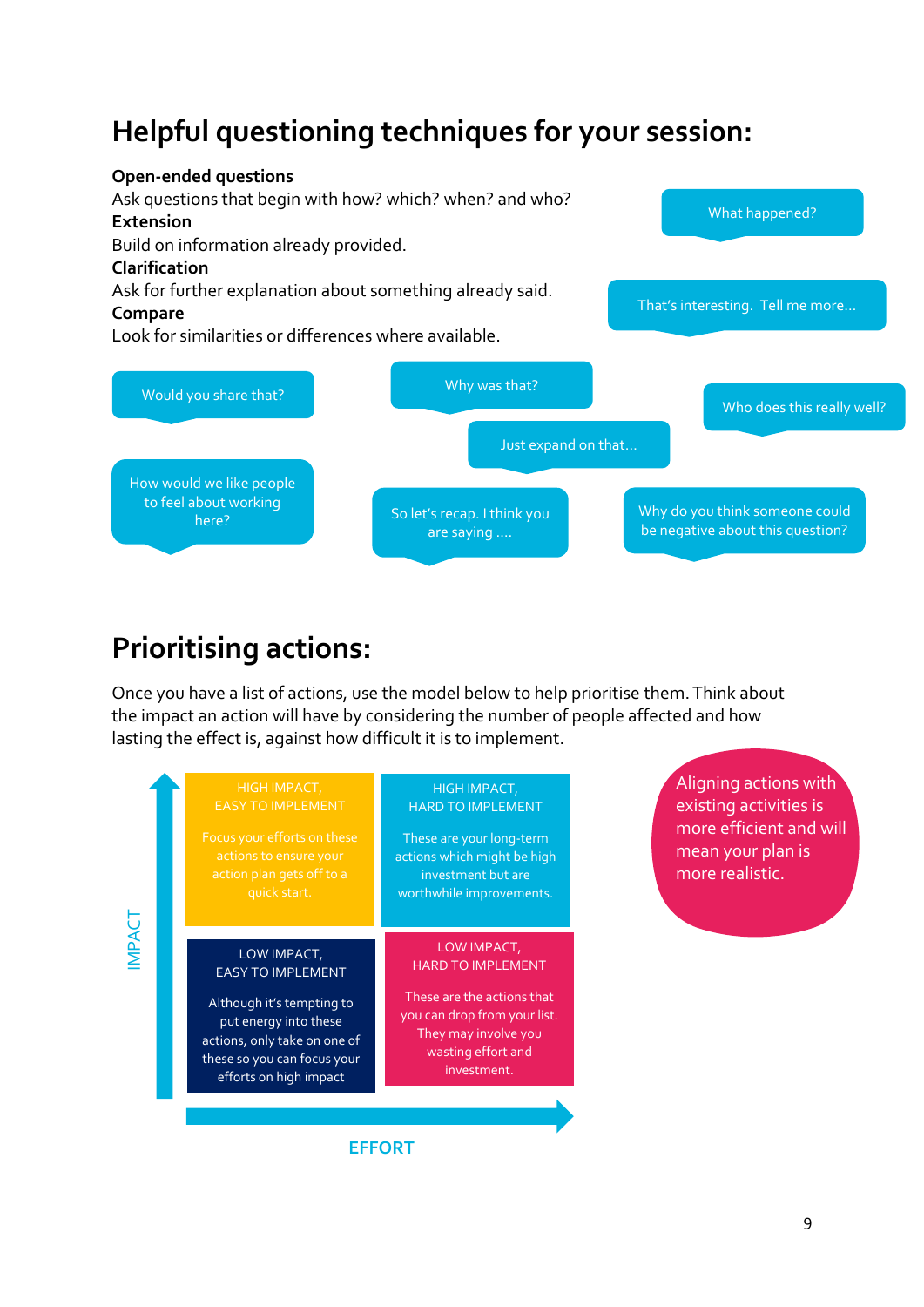

## **Creating a robust action plan:**

The following checklist will help ensure your action plans, both for you personally and for you and the team, are robust and lead to meaningful change:



• When will my goal be achieved by?

Reflect on what is already in your development plan for your personal goals – does this need revisiting? What insight is in your results that either evidences things you were working on this year, or suggests areas that could be added into your plan or goals for next year? Use these to consider what else you can include (and think about how you would measure success).

Also use the above checklist when you're action planning with your team about goals that are team wide and how you can support with these. If the team aren't clear on wellbeing resources or the vision, what can you talk them through or share to help increase awareness? If there's some concerns around psychological safety, what can you do to support your team and encourage openness and vulnerability?

> **Prioritise** and align plans with existing activity as well as your future goals and personal development plan.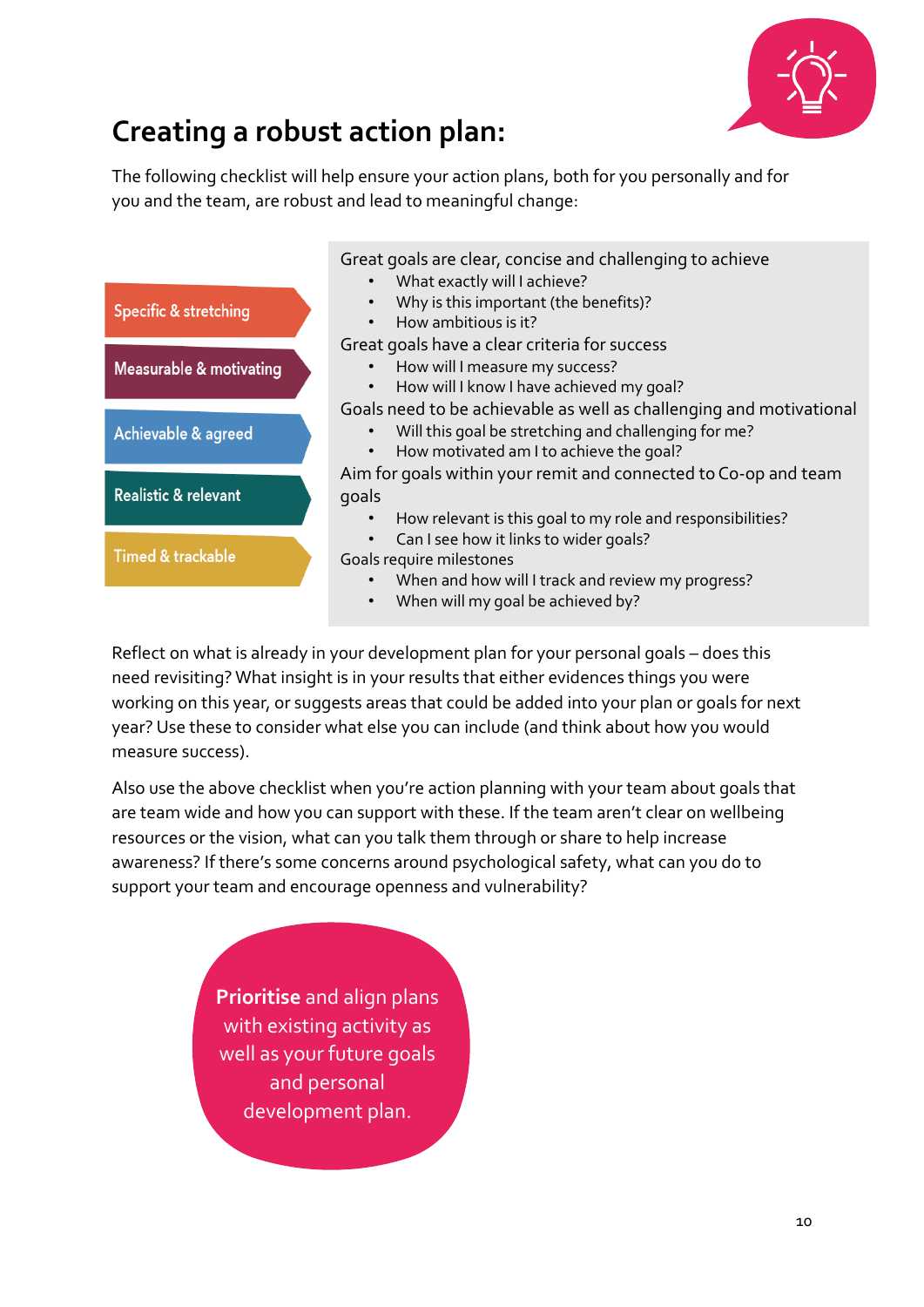## **Capturing and sharing your plans:**

Invite ideas for action when sharing and discussing the results with your team. Also explore if there are any existing initiatives you can adopt.

Break down actions into phases and set times to revisit and communicate what's happening.

After your listening session you can use the editable template to share your plans with your team and manager which you will find [here](https://colleagues.coop.co.uk/talkback-about-your-leaders)

| <b>Engagement index</b><br>Leadership index<br>63<br>81%<br>63% | Key: Colour-coding is based on industry-standard assessment of survey performance<br>• 70-100% (very good) • 60-69% (good)<br>• 50-59% (average) • 0-49% (poor) |
|-----------------------------------------------------------------|-----------------------------------------------------------------------------------------------------------------------------------------------------------------|
| Which results stood out most from this report?                  | These stood out because<br>l B'                                                                                                                                 |
| As a leader of this team, my commitments are                    | How will I know I have been successful?                                                                                                                         |
| As a team our commitments are                                   | How will we achieve this?<br>D                                                                                                                                  |

Revisit these commitments at future team meetings to keep activity on track and amend and build on you plans as appropriate.

Celebrate the milestones and champion changes as they happen. **Create** a positive

environment by demonstrating benefits of Talkback, through making it clear where your **actions** relate to what you've heard.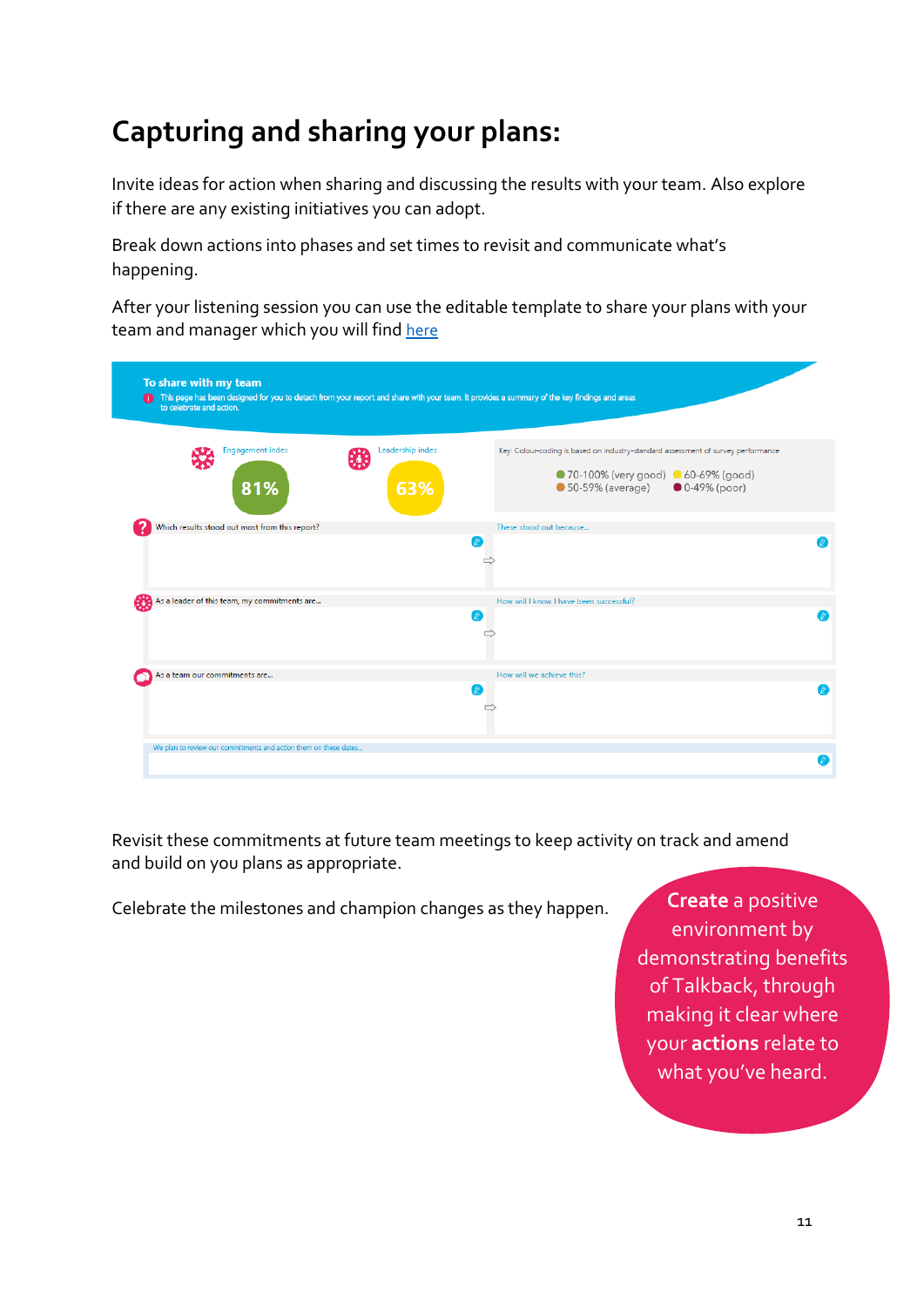## How to… bust the myths and answer FAQs

### **Answering typical colleague questions:**

#### **"We use our employee number to complete the survey, so you must know who said what'"**

We ask colleagues to type their employee number so our third-party survey partner can make sure their response is added to the correct team, we use data from MyHR to help with this. No one at the Co-op can ever see individual responses (not even Steve Murrells or the People team) because our third-party partner is bound by lots of legal restrictions, including the recently introduced statutory GDPR rules which mean organisations can never use data in a way that they haven't told people about upfront. More importantly, we decided Talkback should be confidential for lots of reasons, identifying what individuals have said isn't what Talkback's about.

#### **"I work in a very small team, so it'll be obvious what my answers were"**

We don't provide scores for very small teams to protect their confidentiality. There must be responses from five or more colleagues for data to be provided. So, if you're in a team where fewer than five colleagues responded, a report won't be provided. With regards to the verbatim comments that colleagues leave, this threshold is set even higher with comments reports only provided back to teams with 25 or more colleagues and where a minimum of 10 comments have been provided.

#### **"I completed the demographic questions at the end of the survey. I'm the only female of my age group in the team, so it'll be obvious what I said."**

We don't include demographic information in team reports, it's only used at a business or function level to support our Diversity and Inclusion strategy. We want to ensure that all colleagues have an equally positive experience of working at the Co-op. Like with small teams, for any data to be provided at all, there must be five responses in each category for our survey partner to provide any data. So, using the example from before, there would have to be five female colleagues of the same age group for scores to be made available.

#### **"There's a big focus on getting the response rates to be as high as possible where I work'"**

Response rates are of course important in any survey, but no colleague should be put under pressure to complete Talkback. The response rates matter to the Co-op because we want everyone to feel included and that they can have their say. We also want the results to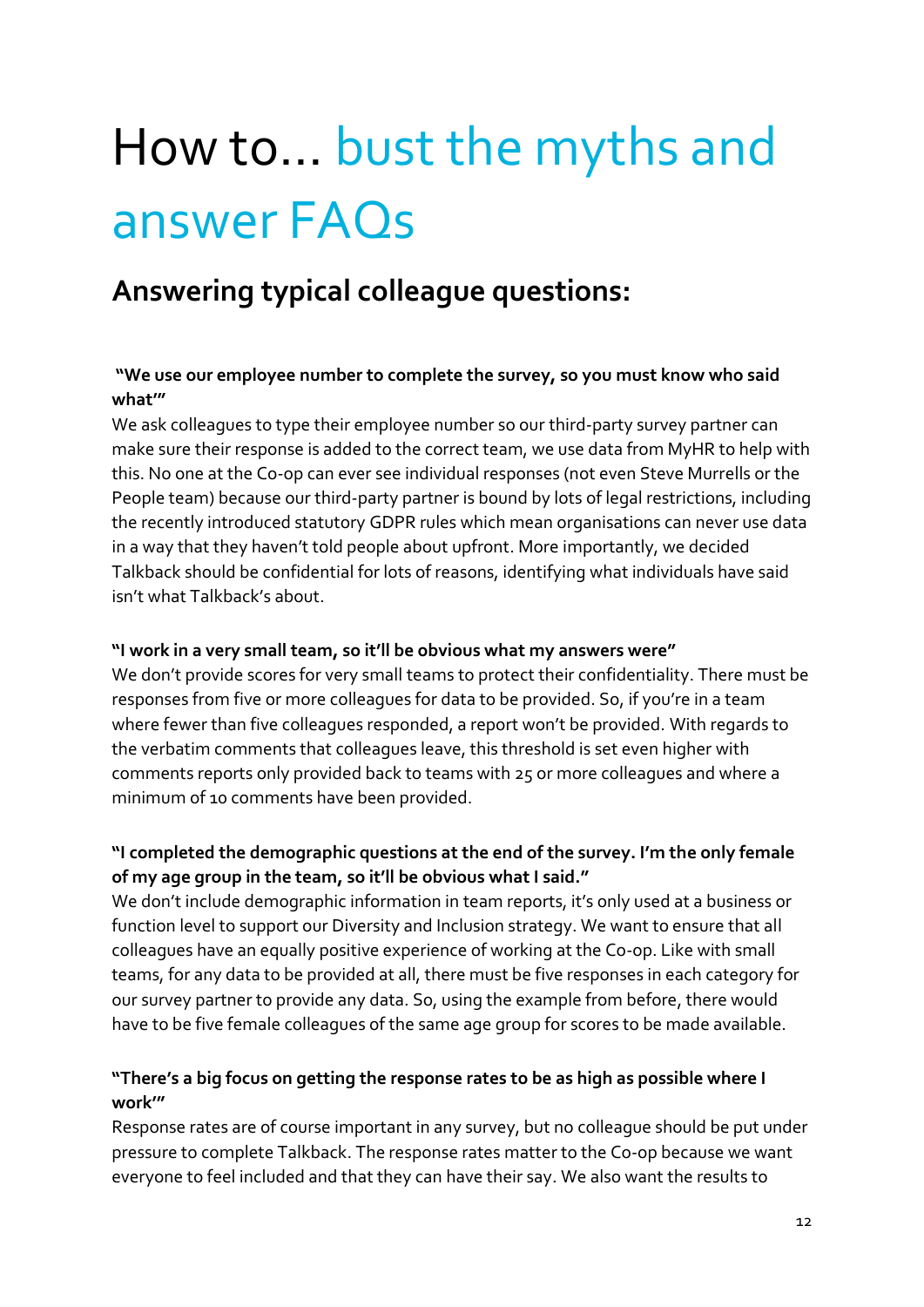represent as many colleagues as possible, so we can feel confident in using the results to make changes for the better.

**"I'm a manager with quite a low response rate, so I'm not planning to use the scores."**  One of the worst outcomes for the colleagues who have completed a survey is not seeing the results and action taken on the back of it. This in turn will likely lead to even lower response rates and engagement levels next time around. And one of the best ways to help colleagues who haven't previously completed the survey is to show them you take the feedback seriously.

#### **"Why are the scores for last year not included in the results report as usual?"**

Part of the reason why last year's scores haven't been included in the report this year is that it is often impossible to compare like-for-like across most of the business, due to things like hierarchy change or turnover, as well as contextual changes in the businesses at local levels. As a result, most business areas can't make meaningful comparisons. Additionally, this year we've aimed to make the questions even more future focussed and action orientated. You may still wish to review last year's report but be mindful to consider all factors at play.

#### **"I didn't get a report for myself even though I have more than 5 people in my team. Why is this, and what should I do?"**

Team reports have only been produced if  $5$  or more responses were submitted within a team, this is to protect confidentiality. If you haven't received a team report, then you should still have a conversation with your team about their engagement using the wider team report from your manager if available.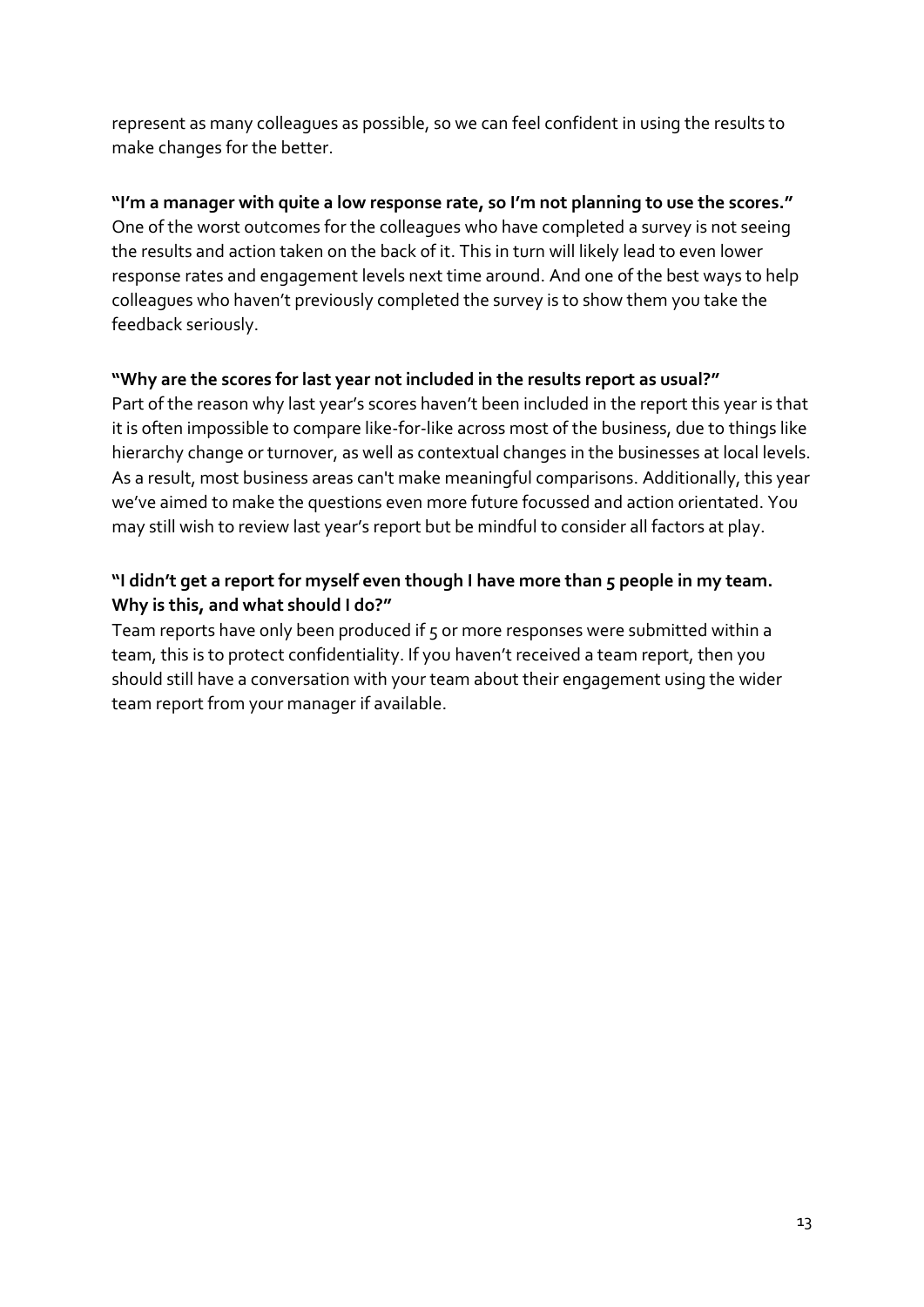

## How to… deal with difficult results

### **Responding to negative feedback:**

Receiving critical feedback about yourself from other people can be hard and sometimes result in strong emotional reactions, particularly where your sense of who you are, or your self-perception has been challenged. This is quite normal and may lead to some of the following emotions and behaviours being exhibited:



You'll be much more respected for accepting feedback than defensively rejecting it, even though it might be tough. Think about how you do this before you engage your team.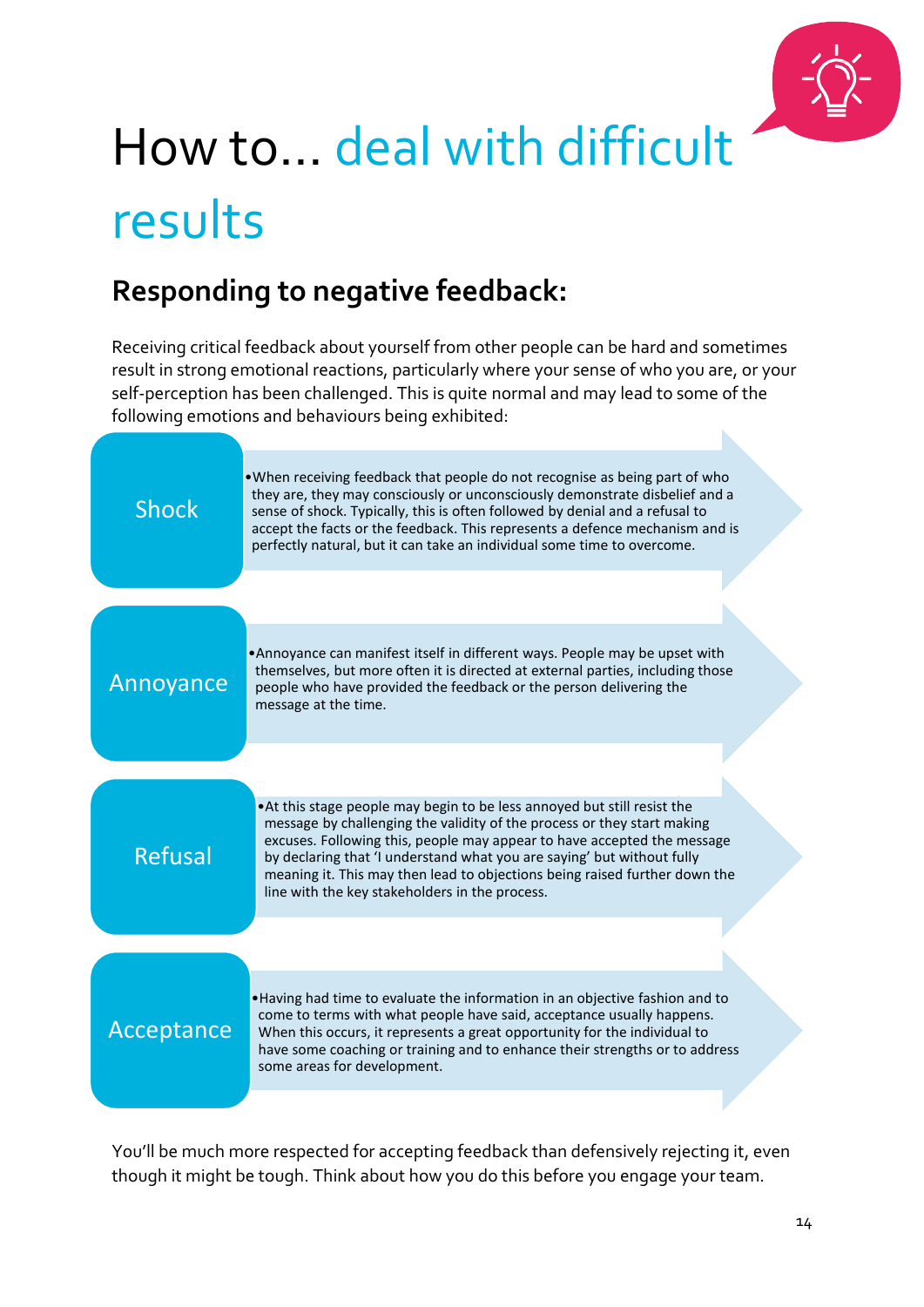

## How to… coach others on their results

This section is designed to support managers of managers - those who will be getting to grips with their own report, but also need to set the tone for action, and help individual managers with reflecting on their results. However, all colleagues might find the hints and tips useful.

As a manager of managers, ensuring everyone's prepared for interpreting, sharing and crucially, acting on the results is an important part of your role. There'll be some managers who have great scores who will feel valued by you recognising them, and others that have more challenging feedback and need support with next steps. Here are some helpful conversation starters to support the Managers you manage.

| Start by<br>stepping away<br>from the<br>detail: | .Talk to me about your results.<br>• How are you feeling about them?<br>. What had you been expecting?<br>. Did anything surprise you about your results?                                                                                                                                                                                                                                                                  |
|--------------------------------------------------|----------------------------------------------------------------------------------------------------------------------------------------------------------------------------------------------------------------------------------------------------------------------------------------------------------------------------------------------------------------------------------------------------------------------------|
| <b>Reflection on</b><br>the results:             | . What insight has the report given you?<br>. What opportunities did you notice? What would it be like if you took those?<br>• Are these opportunites a focus over the short, medium and longer term?                                                                                                                                                                                                                      |
| <b>Getting ready</b><br>to act:                  | • How are you going to understand the scores and why they came about?<br>• For the things you have scored positively on, what do you think you are doing well,<br>and can do even more of?<br>.What's worked for you in the past?<br>.So what are the next steps? Will you need any support?                                                                                                                               |
| Having a<br>conversation<br>with the team:       | . What do you want to get out of your conversation with the team about these<br>results?<br>. How do you think the team will react when you share these results?<br>. What challenges if any are you anticipating?<br>. How will you make your agreed actions visible?                                                                                                                                                     |
| Developing a<br>vision to work<br>towards:       | . Where would you like your scores to be in 12 months' time?<br>• How can you work with others to achieve the scores you want, what support may you need?<br>• How do these results connect to broader people insights e.g. absence, performance? what<br>other evidence could you gather?<br>• How do you connect your actions to the overall engagement plans in your area?                                              |
| Gaining<br>commitment to<br>change:              | • How committed are you to your agreed actions and achieving your plans?<br>• How will you review your progress on these actions throughout the year?<br>• How will you know if you've been successful (not just considering Talkback scores)<br>. What things will help you to be successful? What things might stop you?<br>• At what points throughout the year will you revsit your actions to check how you're doing? |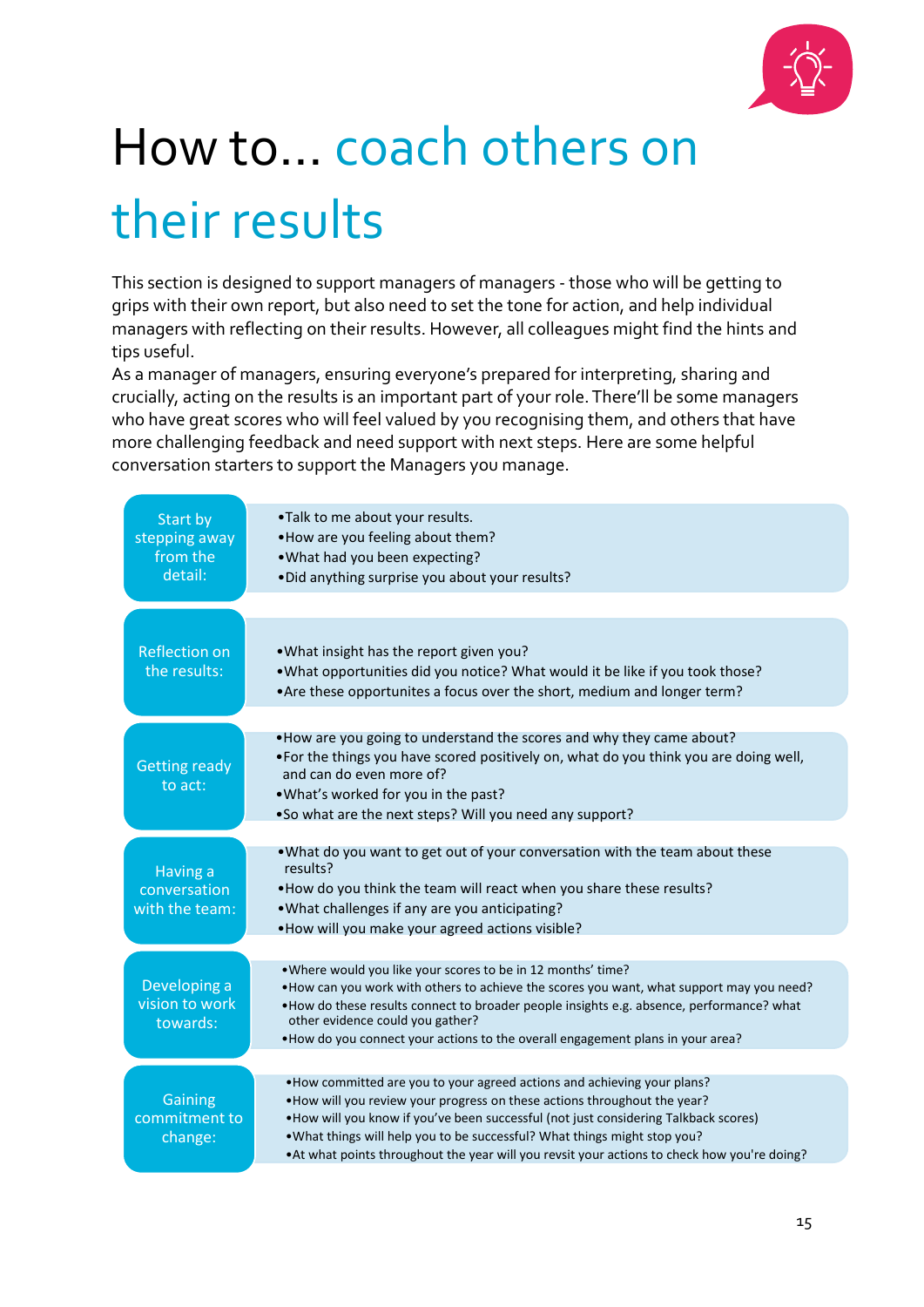

both enabling role modelling of positive behaviours, sharing skills and helping each other work on areas of improvement they might have identified from their results?

## How to… Celebrate your teams' successes

It's really important as a leader that you celebrate the success of managers with really positive results overall as role models, highlighting the good cultures they foster and Co-op behaviours they exhibit. However, it's just as important with managers who may have more average or lower scoring results, to not lose sight of the importance of identifying some positives to celebrate.



- $\triangleright$  Pick out the key successes to celebrate with them
- by recommending them for more of the things they're good at.  $\triangleright$  The recognition site has some
- great tools to help you recognise your colleagues <https://recognition.coop.co.uk/>
- $\triangleright$  Nominating them for a #BeingCoop award if something is really special?
- $\triangleright$  Send them a digital thank you card or pick up the phone to say well done and recognise their successes?
- $\triangleright$  Treat them to a small gift in line with the recognition expenses policy?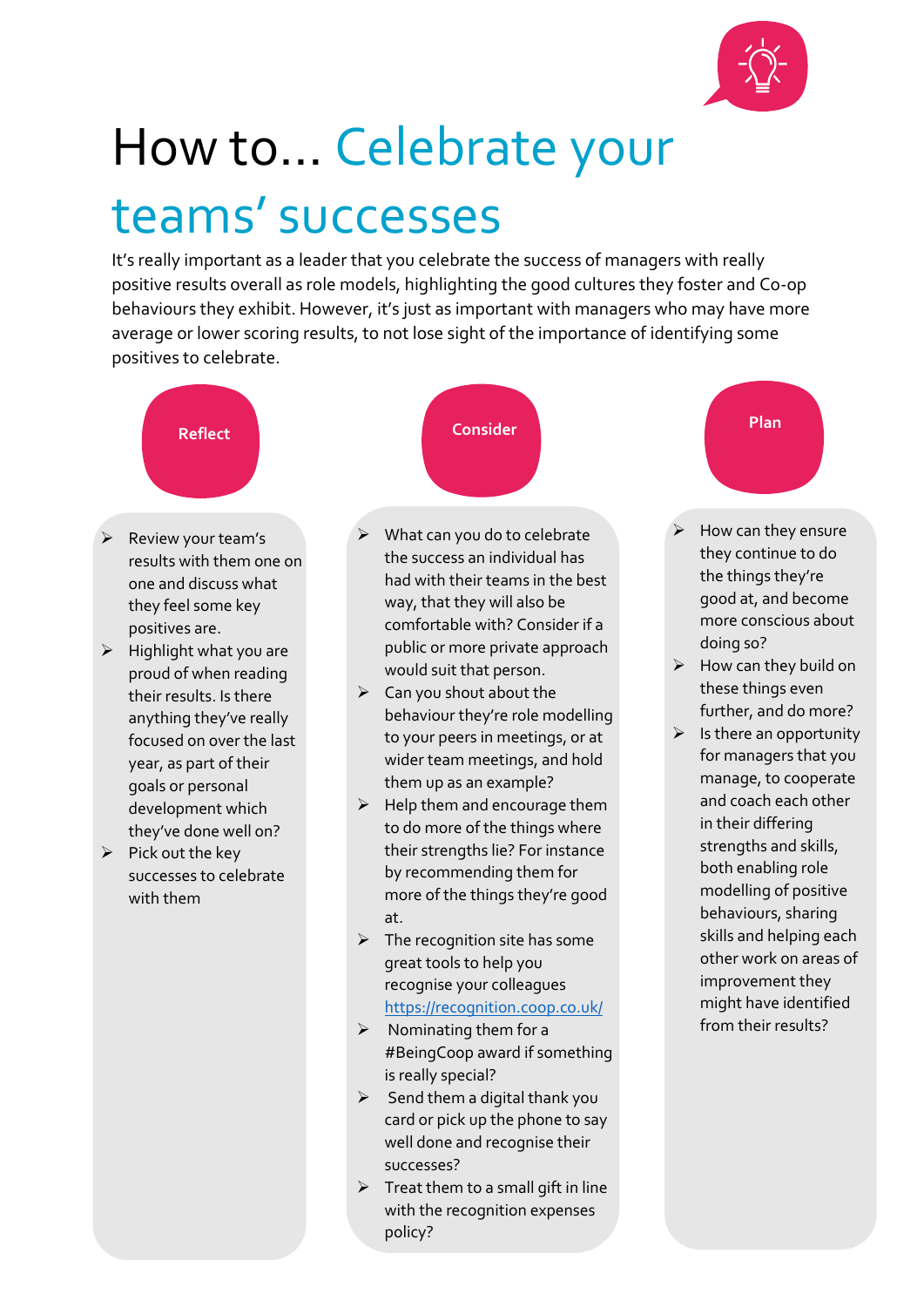

## How to… help your managers deal with difficult results

Receiving critical feedback about yourself from other people can be hard and sometimes result in strong emotional reactions, particularly where your sense of who you are has been challenged. This is quite normal and so if you have a manager who has received results that were lower than they were expecting, that may lead to some of the following emotions and behaviours being exhibited:

| <b>Shock</b> | • When receiving feedback that people do not recognise as being part of who<br>they are, they may consciously or unconsciously demonstrate disbelief and a<br>sense of shock. Typically, this is often followed by denial and a refusal to<br>accept the facts or the feedback. This represents a defence mechanism and is<br>perfectly natural, but it can take an individual some time to overcome.                                    |
|--------------|------------------------------------------------------------------------------------------------------------------------------------------------------------------------------------------------------------------------------------------------------------------------------------------------------------------------------------------------------------------------------------------------------------------------------------------|
|              |                                                                                                                                                                                                                                                                                                                                                                                                                                          |
| Annoyance    | • Annoyance can manifest itself in different ways. People may be upset with<br>themselves, but more often it is directed at others, including those people<br>who have provided the feedback or the person delivering the message at the<br>time.                                                                                                                                                                                        |
|              |                                                                                                                                                                                                                                                                                                                                                                                                                                          |
| Refusal      | . At this stage people may begin to be less annoyed but still resist the<br>message by challenging the validity of the process or they start making<br>excuses. Following this, people may appear to have accepted the message<br>by declaring that 'I understand what you are saying' but without fully<br>meaning it. This may then lead to objections being raised further down the<br>line with the key stakeholders in the process. |
|              |                                                                                                                                                                                                                                                                                                                                                                                                                                          |
| Acceptance   | . Having had time to evaluate the scores and to come to terms with what<br>people have said, acceptance usually happens. When this occurs, it<br>represents a great opportunity for the individual to have some coaching or                                                                                                                                                                                                              |
|              | training and to enhance their strengths or to address some areas for<br>development.                                                                                                                                                                                                                                                                                                                                                     |

Try to encourage anyone in your team that has had negative feedback to pause and reflect, instead of reacting immediately and expressing an emotional response. Encourage them to speak to you about the feedback, how it's made them feel and discuss a constructive way of owning the feedback and acting on it. People are much more respected for accepting feedback than defensively rejecting it, even though it might be tough. This year has been especially difficult, so if anyone needs additional wellbeing support there are plenty of resources on our [colleague website.](https://colleagues.coop.co.uk/co-op-care)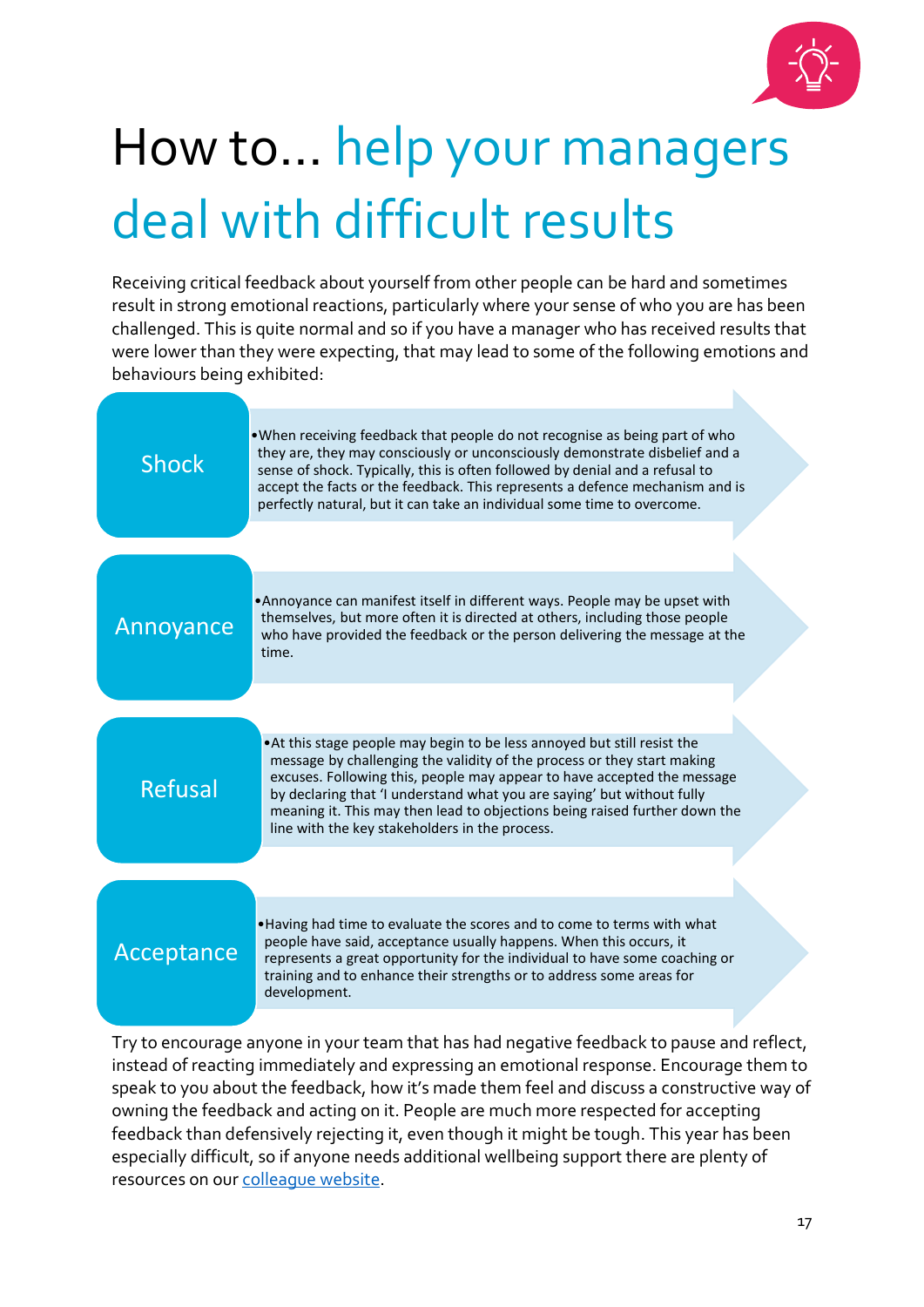

## How to… respond if you have no report

### **Generating action without your own data:**

To protect confidentiality a report won't be produced where fewer than five colleagues in a team responded. Here, colleagues' feedback is incorporated into the report at the next level up. For example, if 'Store A' has four colleagues respond, the store manager won't receive a report. The four colleagues' feedback with be included in the report for the Area overall. The Area Manager will receive the overall 'Area' report which can be cascaded to the manager of 'Store A'. If you haven't received your own report for this reason we suggest the following:

#### **Try some self-reflection**

Some ideas for self-reflection, aligned to the Talkback report workbooks:

- What would each of my colleagues say are my strengths as a leader? What would they say I need to work on?
- Change is a crucial part of being a leader. How do you involve and engage colleagues with change? What ideas do you have for doing this differently in the future?
- How can you make your team feel listened to, respected and involved? These things are crucial to engagement**.**
- Overall, what key thing would I like to develop?

#### **Talk to your manager**

You own Manager can help you to understand the broader plans resulting from Talkback within the area and business. These results can be translated into tangible action for your own team and built into your 2020 goals.

#### **Talk to your team**

Explain to your team that there isn't a team report this year but thank anyone that did participate. Explain this is to protect their confidentiality but their feedback is still valuable and included in the overall report for their area i.e. next level up. If your leader provides access to this you can use this report as a basis for the conversation to see if there are similar feelings in your team.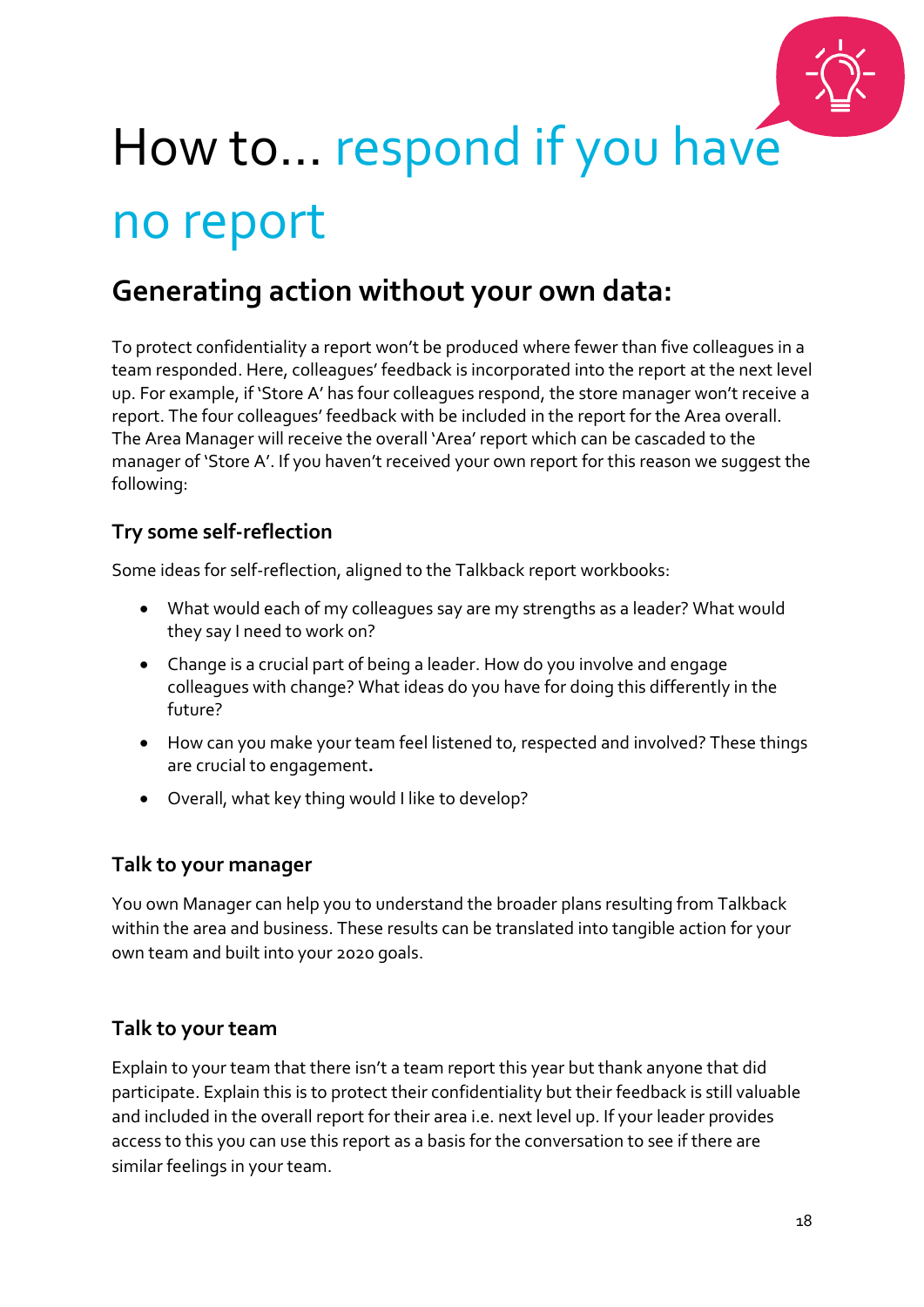A couple of questions you can ask colleagues that could get the conversation started if you are not using a report as the basis for the discussion:

- o Is there anything I can do differently to help us work better together?
- o Is there anything I can do differently to support you more?
- o What's the smallest change I can make that'd have the biggest impact for you?
- o Do a simple 'stop, start, continue' exercise.

The way you approach these types of conversation is vital if they are going to be engaging for your team. It should be positioned as you valuing colleague feedback and putting your leadership responsibilities as top priority. Also that this is part of an ongoing conversation and not a one-off exercise.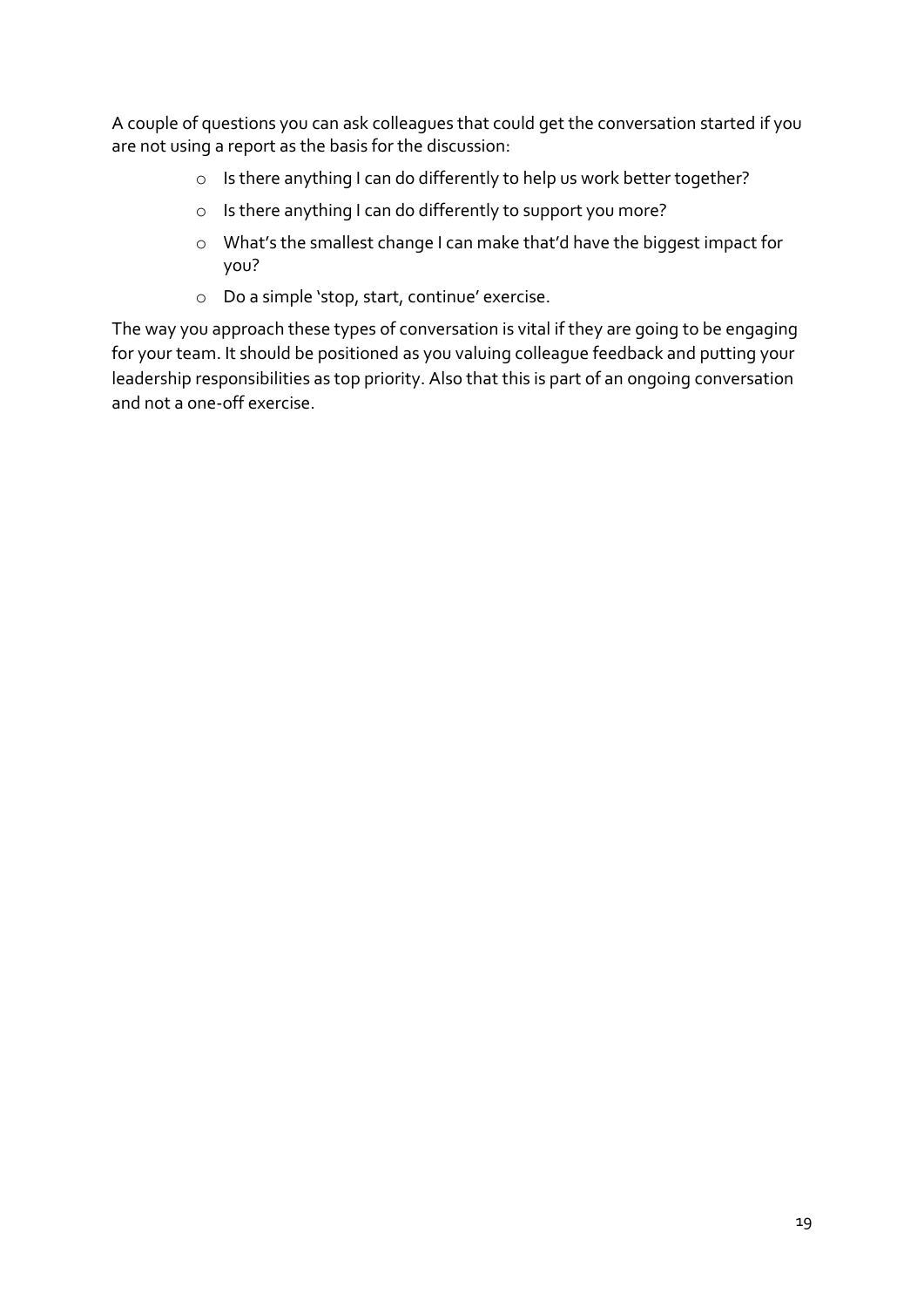

## How to… access your report

### **Logging into the results portal:**

You'll receive an email inviting you to log on to a reporting portal to access your own report if you have a team of 5 or more respondents (if you have not met this reporting threshold see page 18).



Click on the link provided in the email. This should automatically open your browser.

| <b>CONTRACTOR</b> | Research@karianandbox.com<br>Your Talkback Results                                                                                                                                                                                                                                                                                                                                                                                                                                          |    |
|-------------------|---------------------------------------------------------------------------------------------------------------------------------------------------------------------------------------------------------------------------------------------------------------------------------------------------------------------------------------------------------------------------------------------------------------------------------------------------------------------------------------------|----|
|                   |                                                                                                                                                                                                                                                                                                                                                                                                                                                                                             | ×  |
|                   |                                                                                                                                                                                                                                                                                                                                                                                                                                                                                             | ì. |
|                   | Your 2017 Talkback results                                                                                                                                                                                                                                                                                                                                                                                                                                                                  |    |
|                   |                                                                                                                                                                                                                                                                                                                                                                                                                                                                                             |    |
|                   | To access your report go to the link below and use your email address as your user name<br>and the unique password provided                                                                                                                                                                                                                                                                                                                                                                 |    |
|                   | <b>Link: Talkback results</b><br><b>Password: XXXXX</b>                                                                                                                                                                                                                                                                                                                                                                                                                                     |    |
|                   | It's really important that you take the time to read and understand your results before you<br>involve your team. When you are ready, spend time with your team in discussions to really<br>dig into the reasons for the results and what needs to happen in the future. This will then<br>feed into your Talkback performance goal.<br>Visit the Talkback page [hyperlink below under the word Talkback] for hints and tips on<br>how to view, analyse, involve your team and take action. |    |
|                   | Need help?<br>If you have any other questions, please contact the HRSS team on 0330 606 1001 or speak<br>to your manager.                                                                                                                                                                                                                                                                                                                                                                   |    |
|                   |                                                                                                                                                                                                                                                                                                                                                                                                                                                                                             |    |
|                   | MacBook                                                                                                                                                                                                                                                                                                                                                                                                                                                                                     |    |

Alternatively you can click on the link, select 'copy hyperlink' and paste this into your browser.



Create your own password to login.



If you log out of the application from the cog icon in the Reporting Portal, you will see this screen.



If you see this screen you are logged out of the reporting portal. The only way to return to the Reporting Portal is using the link sent in the email.





If you are experiencing technical issues please contact [talkback@coop.co.uk](mailto:talkback@coop.co.uk)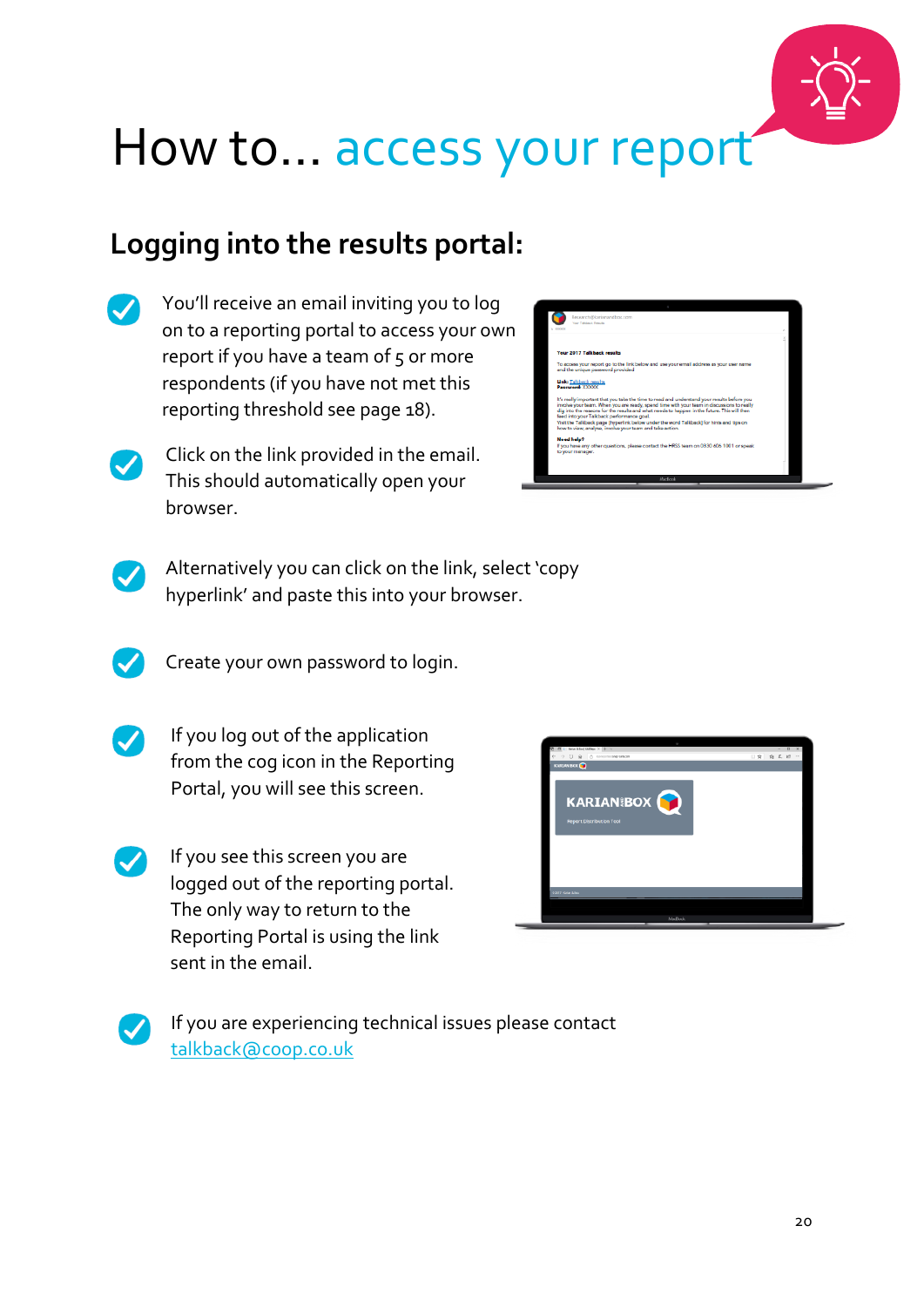### **Downloading reports from the portal:**

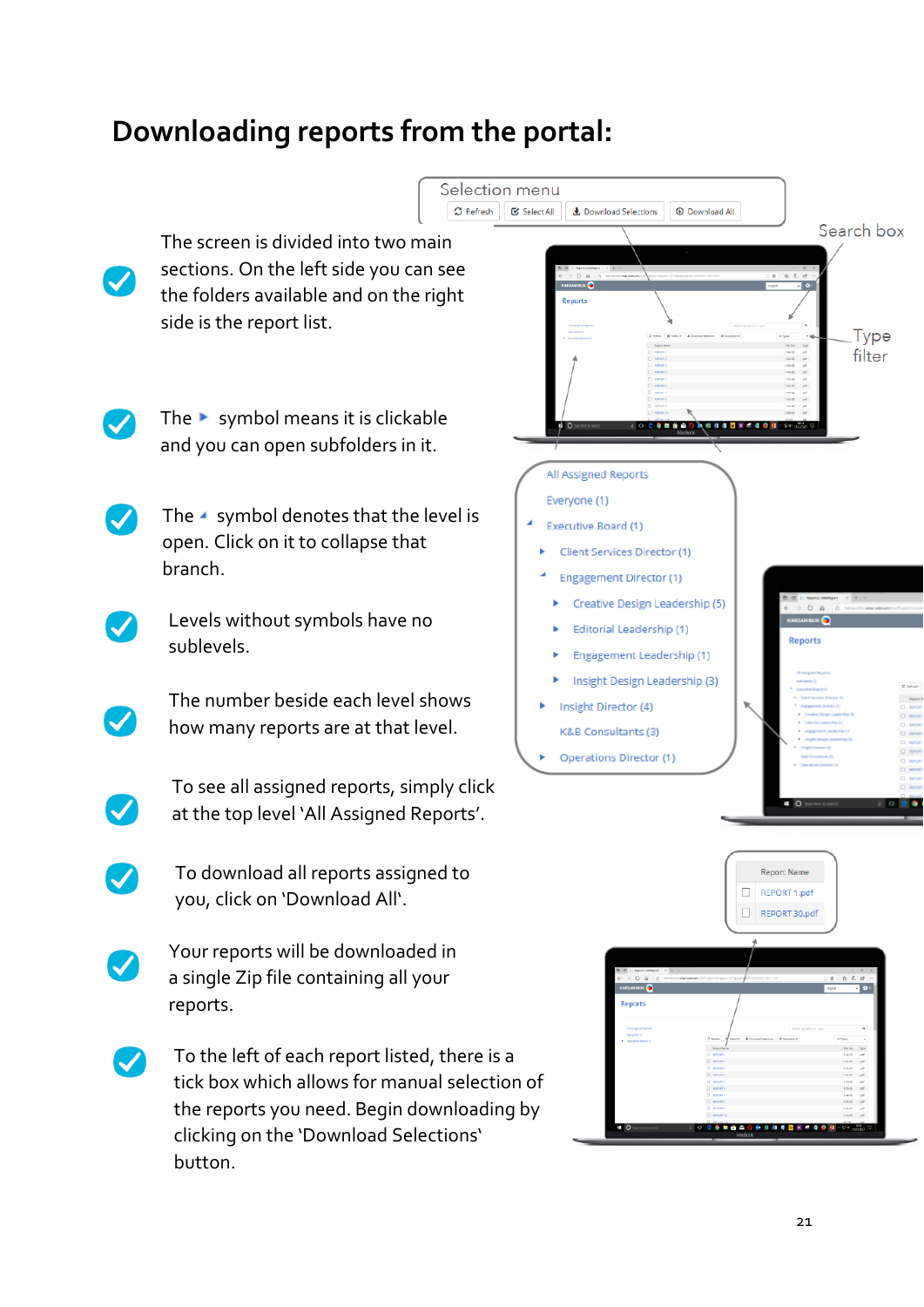

## How to… access further support

Talkback is underpinned by the Leadership framework which is the description of our leadership behaviours. By focusing on putting the behaviours into practice you will be able to work on improvements for you and your team. To support you, we've created the [LeaderShift Sharepoint hub](https://cooponline.sharepoint.com/sites/LeaderShift/Shared%20Documents/Forms/AllItems.aspx?id=%2Fsites%2FLeaderShift%2FShared%20Documents%2FLeadFest%202020%5FE%2Dmag%5Fv3%2Epdf&parent=%2Fsites%2FLeaderShift%2FShared%20Documents) which has lots of resources for all of the behaviours, from videos, podcasts and articles, the Leadershifts, coaching advice and more.

There is also the 'Leadership Behaviours Hub' hosted on MyLearning. The learning materials are based on a 'Know Share Do' model enabling Leaders to move from 'knowing to being'.

The hub gives you access to learning resources that will support your development in each of the 12 behaviours. It's based on the principle that when we:

- o Learn from others we **KNOW** more
- o We then **SHARE** what we learn
- o We then apply the learning (**DO**)

Within each behaviour you will find a learning resource for you to read, watch or listen to (KNOW). There are then suggested actions for you to take, either as an individual or together with your team (SHARE) and put it into practice (DO).

**To access:**

- **Sign in via [MyHR login](https://hcnq.login.em2.oraclecloud.com/oam/server/obrareq.cgi?encquery%3DjksMnRf0IsWAUFz0Cj2Rsx3u5BFf6oBwvUnYuFg3N035og%2FIyKbDv7KPFwPquhvpqsUZpgx%2B6BT6So1W%2FZ7TSam6QTdZWemHASw%2FLDDnNUZaADDuVVl6pGfyy1l87MKD1opea8xHITBfhMTIvX2epR4zkAMJrkKnJpvJ%2F1x%2FI6st1gb8y1teRiWOd%2B9YEPmOzM3h75mT0r79pjejmt7pS8D7CqrffrOfzrJIBlQjz4B18jmdZqyErAXEAXu0wVHwj2%2FSYFpDnZ3SkJZsKeedEwvNSHMpFSQdhQ3VlK%2BXwV3%2BIsEyCES8VxGXobznUobWI4nnlmnmoIGsB%2BUblg5xlWnN8tWBT0rRgAef38hhqs2j0l4Wj2jzT9irDgrwRSlBi6UKy2GTI7Vkr%2Fcq%2BFhkx1l0DiVCV2jiX3uWHlqlf6DOcrgPsFABsI12cAyx9dAZr653%2F5%2Be8g9%2FX%2B7RuuxquOwyE3F8r3E82%2F96VwpthenZ2l7o4SXzONksk1vC2rjr%20agentid%3DOraFusionApp_11AG%20ver%3D1%20crmethod%3D2%26cksum%3D71e82d0eef8afebe5d080464759f50cf58781605&ECID-Context=1.005_cLhxYjmEoI9pRcs1yd0004kP0005Ac%3BkXhgv0ZCLILIGVAPnJPRLPJBXKQP1LSTcLQRoPROXKTQjUO)**
- **Go into MyLearning**
- **Search 'Leadership Behaviours Hub'**

For additional resources we also have some bite-sized learning from Ashridge Business School which have been tailored to our Co-op behaviours.

### **To access Ashridge:**



- **Sign in via [MyHR login](https://hcnq.login.em2.oraclecloud.com/oam/server/obrareq.cgi?encquery%3DjksMnRf0IsWAUFz0Cj2Rsx3u5BFf6oBwvUnYuFg3N035og%2FIyKbDv7KPFwPquhvpqsUZpgx%2B6BT6So1W%2FZ7TSam6QTdZWemHASw%2FLDDnNUZaADDuVVl6pGfyy1l87MKD1opea8xHITBfhMTIvX2epR4zkAMJrkKnJpvJ%2F1x%2FI6st1gb8y1teRiWOd%2B9YEPmOzM3h75mT0r79pjejmt7pS8D7CqrffrOfzrJIBlQjz4B18jmdZqyErAXEAXu0wVHwj2%2FSYFpDnZ3SkJZsKeedEwvNSHMpFSQdhQ3VlK%2BXwV3%2BIsEyCES8VxGXobznUobWI4nnlmnmoIGsB%2BUblg5xlWnN8tWBT0rRgAef38hhqs2j0l4Wj2jzT9irDgrwRSlBi6UKy2GTI7Vkr%2Fcq%2BFhkx1l0DiVCV2jiX3uWHlqlf6DOcrgPsFABsI12cAyx9dAZr653%2F5%2Be8g9%2FX%2B7RuuxquOwyE3F8r3E82%2F96VwpthenZ2l7o4SXzONksk1vC2rjr%20agentid%3DOraFusionApp_11AG%20ver%3D1%20crmethod%3D2%26cksum%3D71e82d0eef8afebe5d080464759f50cf58781605&ECID-Context=1.005_cLhxYjmEoI9pRcs1yd0004kP0005Ac%3BkXhgv0ZCLILIGVAPnJPRLPJBXKQP1LSTcLQRoPROXKTQjUO)**
- **Go into MyLearning**
- **Search 'Ashridge' and select the 'Ashridge Business School' result.**
- **Click 'Enrol' then 'Launch' for the 'Sign-up' page. Click 'Don't remember password' to create a new account**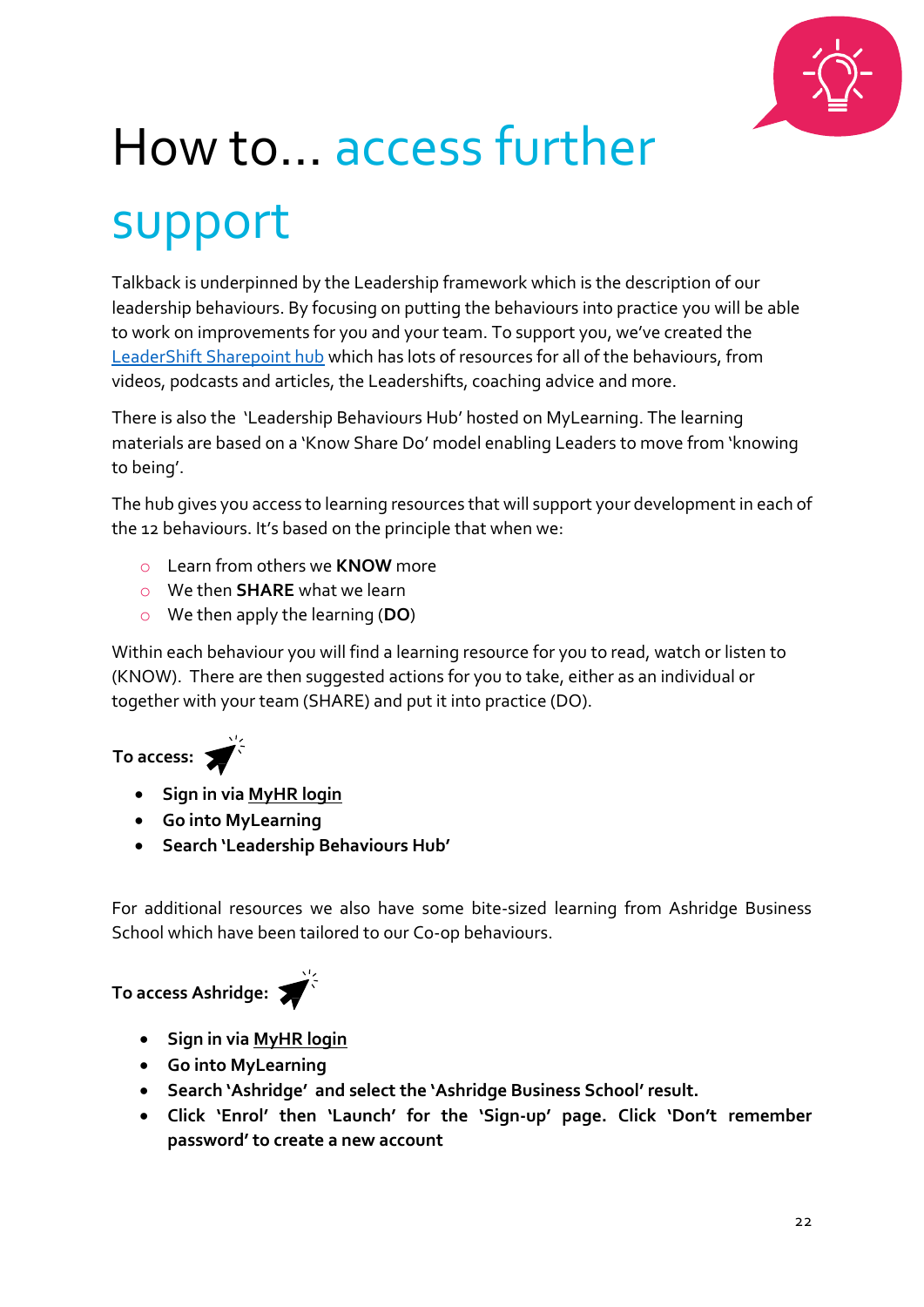

## How to… Understand the key metrics:

There are 3 key metrics that indicate their perceptions of you as a Manager, and Co-op as a place to work. There are:

- o Engagement score
- o Manager recommendation score
- o Leadership index

In most instances you will be able to compare these key metrics with others in your business area to indicate the relative performance against each metric.

**The engagement index score** gives you a sense of how 'engaged' overall your colleagues are and how motivated and positive they feel about working here.

The score is calculated as an average of five key outcome questions as indicated in the report:



**The manager recommendation score** was introduced in 2019 to provide an overall measure of leadership based on how likely a team is to recommend their manager. This is very similar to the Net Promotor Score (NPS) used in customer research and provides a 'net' score by subtracting the percentage of colleagues who score their manager between 0-6 (who we call detractors) from the percentage who score them 9-10 (who we call promotors).

As an index it provides a good summary overview of the impact of your leadership on your team.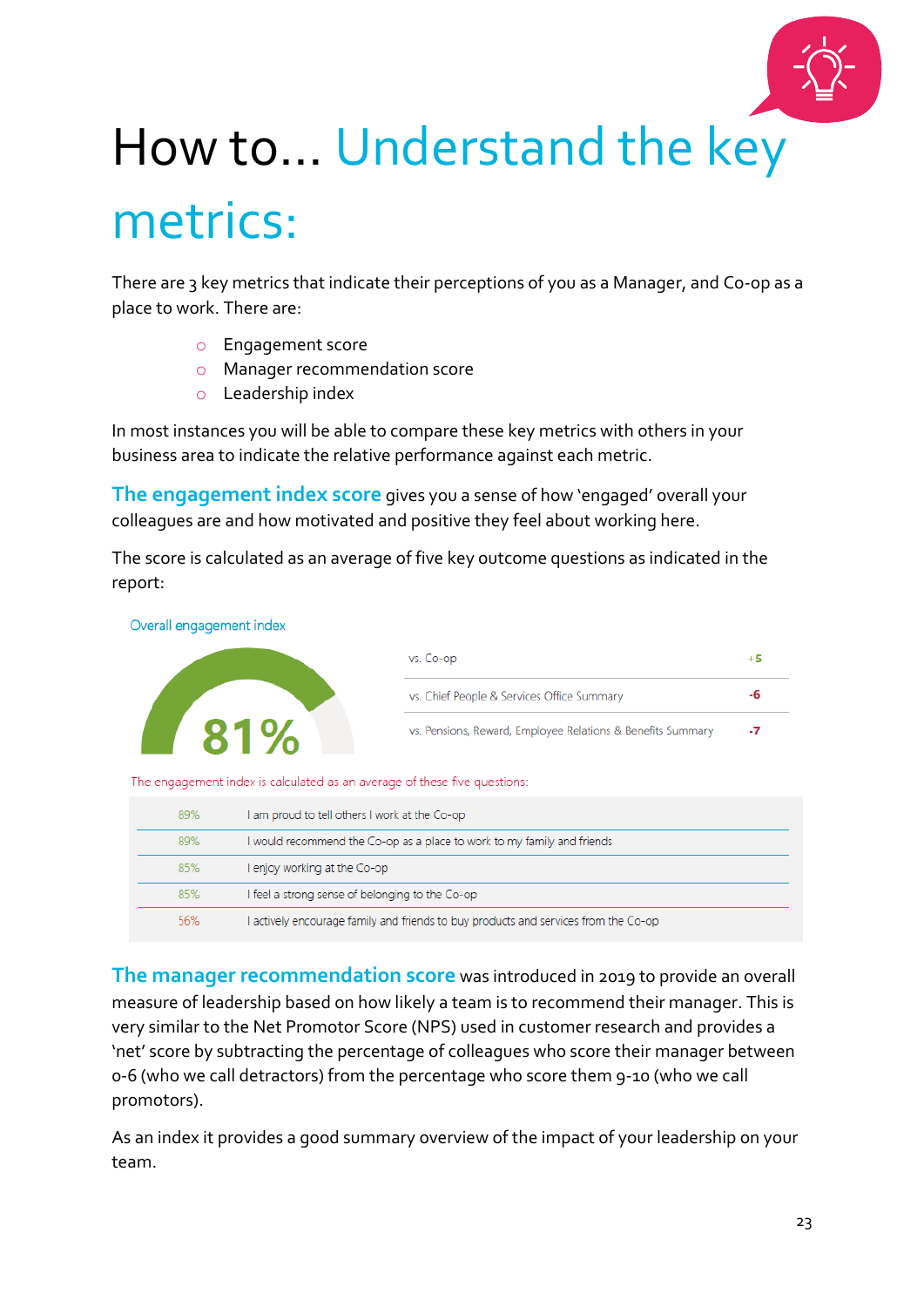

Your score can be anywhere between -100 and +100, and 'good' is considered to be anything over 25+.

The scale below helps interpret your Manager Recommendation Score.

The manager recommendation score is created by subtracting the proportion of colleagues who are detractors (scored 0-6) from the proportion who are promoters (scored 9-10).

 $-75$  $-50$  $-25$  $+75$  $+100$  $-100$  $\circ$  $+25$  $+50$ A manager recommendation score of 0 to +25 is considered average to good, while +25 to +50 is considered good. Very good Damaging Derailing Very poor Average Excellent Excen Good

**The leadership index score** is calculated as an average of 3 questions which are:

- o My manager does what they say they will do
- o My manager regularly gives me feedback which helps improve my performance
- o My manager encourages discussion by asking for our feedback and opinions

In most instances you're able to compare this index to your overall department / division / region and if you were leading the same team last year you can go back and check your year-on-year progress against this key metric:

Your leadership index



- -19 vs. Chief People & Services Office Summary
- -11 vs. Pensions, Reward, Employee Relations & Benefits Summary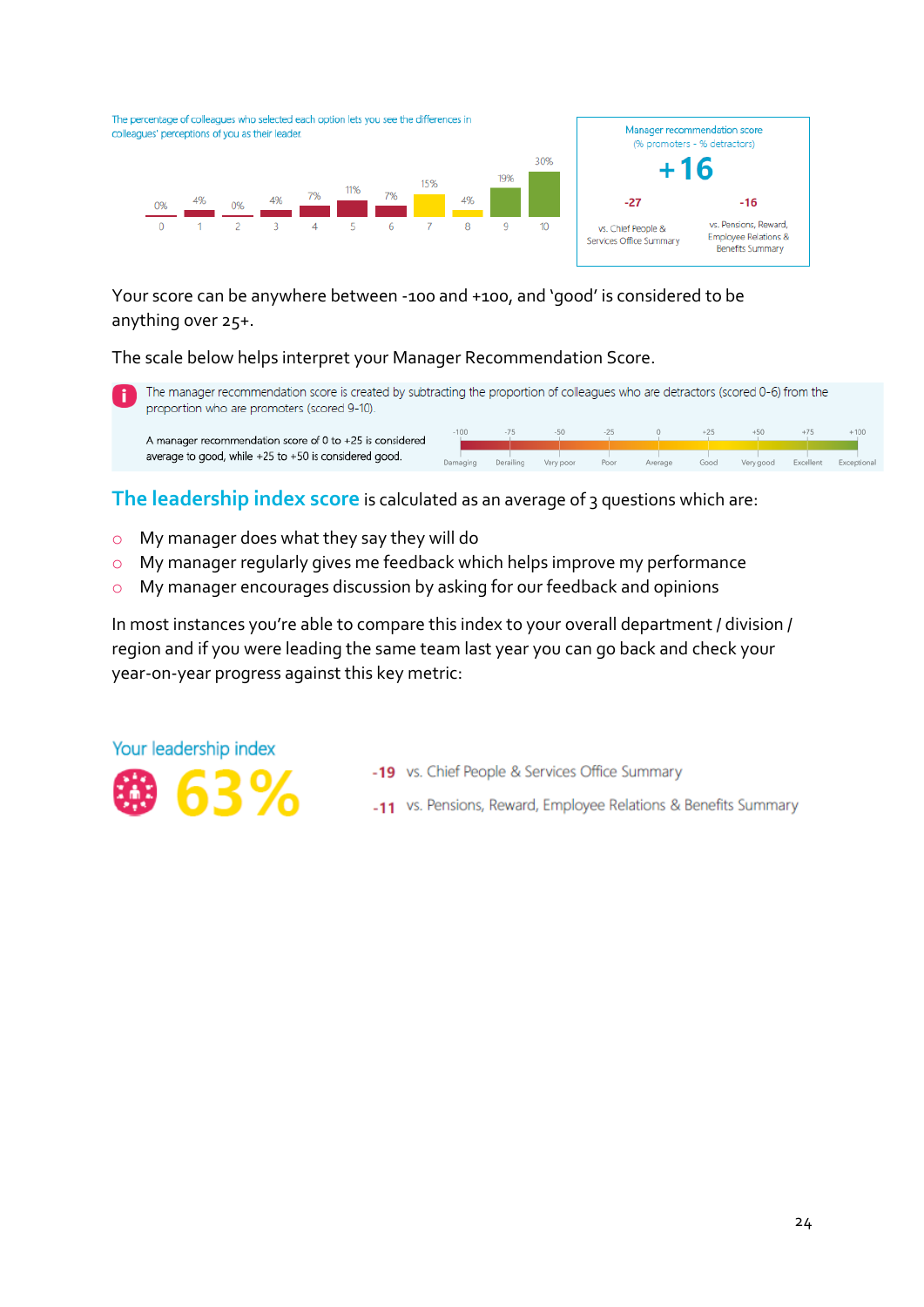## **Understanding what colleagues want more of from their Manager:**

Colleagues were asked about which behaviours their manager demonstrates well and which they could improve upon further to enable colleagues to be at their best. In place of the usual agree / disagree response scale, colleagues were asked in relation to each behaviour whether:

o I don't need it from my manager

I want my manager to do more of the following to help me be at my best:\*

- o My manager already does this well
- o My manager could do this a little more
- o My manager could do this a lot more

The responses from 'could do a little more' and '…a lot more' have been combined, and in the report ranked to provide you with clear focus on what your team would like to see you do more of. We all have our blind spots, so this should provide clarity on where your efforts as a leader would be best placed. It is also an opportunity to reflect on the aspects of leadership your team believe you already demonstrate well (indicated in green) so you can continue to do these well.